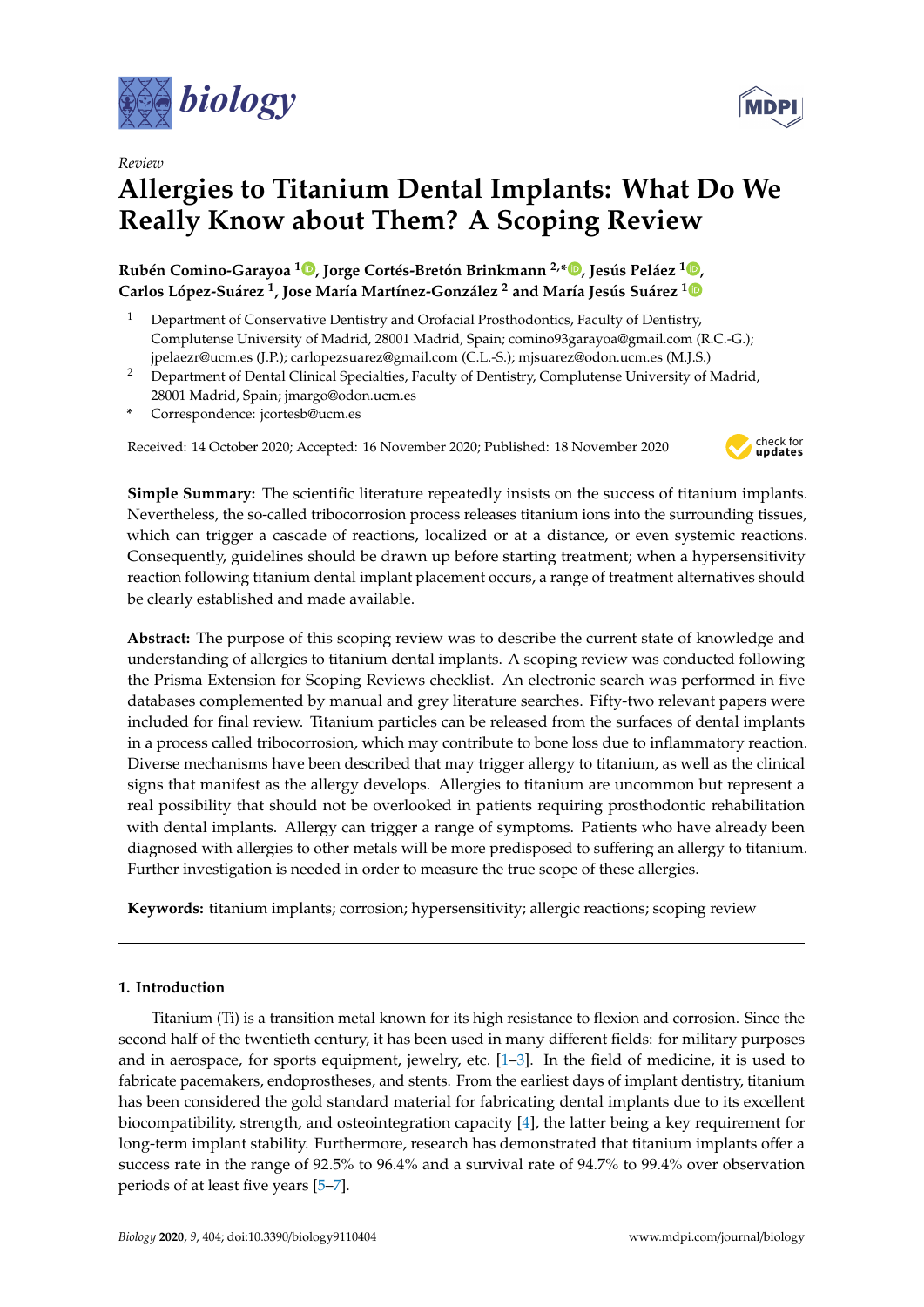Most researchers agree that titanium is the least allergic metal among the materials of choice for biological purposes [\[8–](#page-11-5)[11\]](#page-11-6). Nevertheless, the literature includes reports of isolated cases of hypersensitivity related to titanium and/or the chemical components of titanium alloys, a situation that necessitates further investigation.

Since the first case report describing a pacemaker in 1984 [\[12\]](#page-11-7), various cases of titanium allergies have been published [\[8,](#page-11-5)[13\]](#page-12-0). The first case involving dental implants was reported in 2008 [\[14\]](#page-12-1). The literature contains only a small number of studies investigating allergies to dental implants, and these seem to lack standardized protocols, firm inclusion criteria, and medium- or long-term follow-up periods. Moreover, most of the available literature consists of case reports.

This lack of information justifies the present scoping review, which set out to address the following aims in edentulous and partially edentulous patients rehabilitated by means of titanium dental implants: mechanisms that can trigger allergy to titanium, clinical manifestations derived from allergy to titanium, diagnostic tests to identify and prevent anomalous reactions to titanium and its chemical components, reported cases and clinical studies of allergic hypersensitivity to titanium dental implants, and therapeutic options available to deal with cases of allergy to titanium.

# **2. Materials and Methods**

#### *2.1. Search Strategy*

The present scoping review followed the guidelines of Preferred Reporting Items for Systematic reviews or Meta-Analyses extension for Scoping Reviews (PRISMA-ScR) [\[15\]](#page-12-2). The practice-orientated research question was: What is the current state of knowledge regarding allergies to titanium dental implants?

A comprehensive literature search covered a period from the first published case to 22 April 2020, using five electronic databases: MEDLINE/PubMed, Embase, Scopus, Web of Science and the Cochrane Library. In addition, manual and gray literature searches were conducted. The principal key search terms employed, alone or in combination with Boolean operators, for the different searches were as follows: "allergy" or "hypersensitivity" and "dental implants." This search strategy was adapted for use in the various databases.

#### *2.2. Eligibilty Criteria*

The inclusion criteria were: Articles that review hypersensitivity to titanium, related mechanism of action, clinical manifestations, diagnostic test, cases of hypersensitivity to titanium dental implants and subsequent management. Articles published in English, Spanish, and German were included. Both in vivo and in vitro studies were considered. Given the scarce literature available, isolated case reports and case series were included in this review.

No exclusion criteria were applied, excepting the language.

The titles and abstracts identified in the initial search were assessed by two authors (R.C.-G. and J.C.-B.B.) for eligibility after eliminating duplicated articles. The studies that appeared to meet the inclusion criteria were retrieved in their full-text version and assessed. A manual search for additional relevant titles was also carried out in each article's bibliography section. Any disagreement between these two reviewers was resolved by discussion with all the authors until consensus was reached.

#### *2.3. Data Extraction and Collection*

Having identified articles that met the inclusion criteria, the following data were extracted using a pre-piloted specific form: First author's name; publication year; country; research design; sample size (in cases of cohort, or case-control studies); and the authors' main reported outcomes, findings, and recommendations. This information was then synthesized in different sections. These tasks were performed by the same two authors (R.C.-G. and J.C.-B.B.).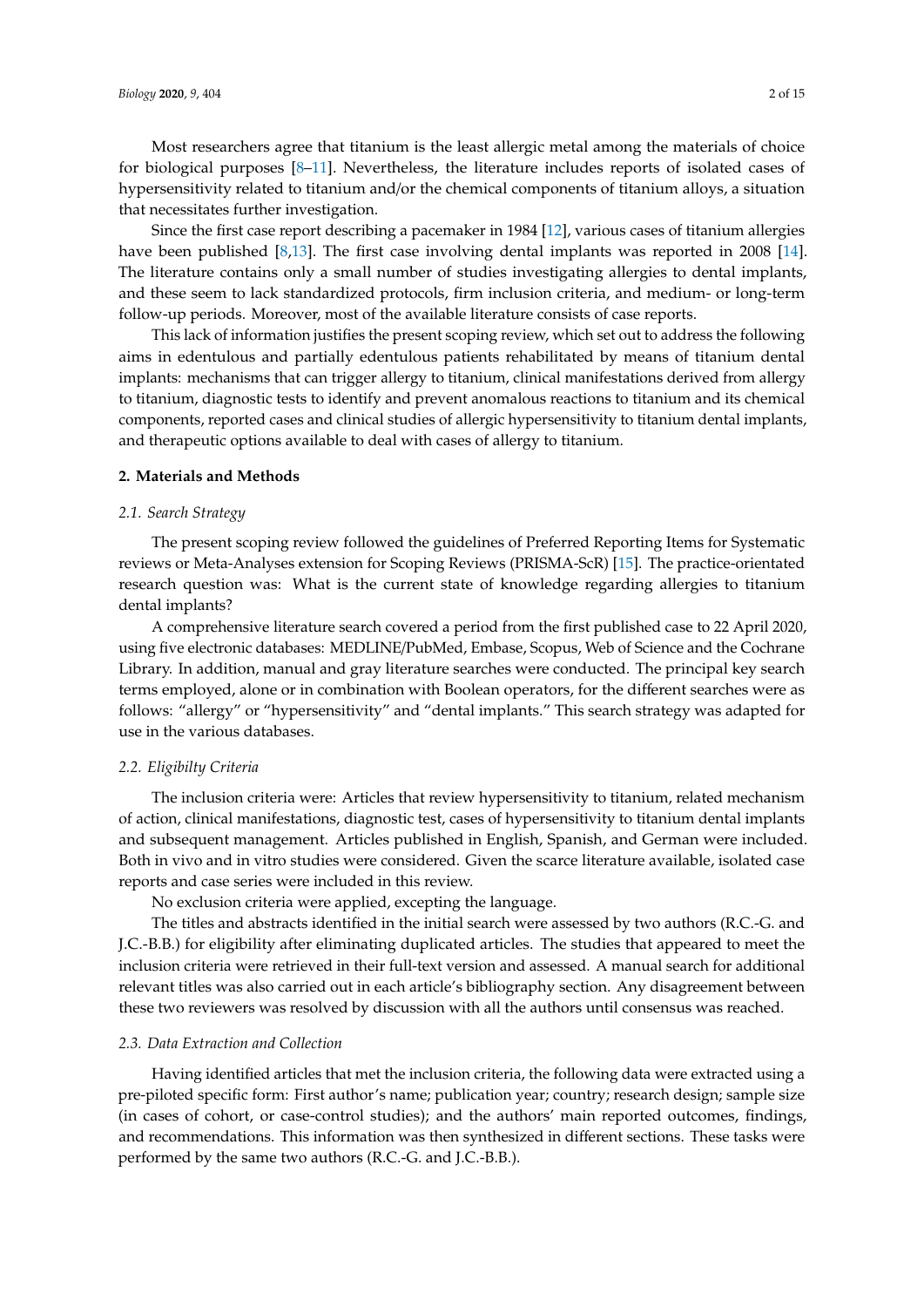# **3. Results 3. Results**

The initial search yielded 434 references and 10 were identified in the manual search (*n* = 449). The initial search yielded 434 references and 10 were identified in the manual search (*n* = 449). After removing duplications, screening and applying inclusion criteria, 65 articles were included for After removing duplications, screening and applying inclusion criteria, 65 articles were included for data extraction and full-text assessment. However, 13 articles were excluded because they did not meet data extraction and full‐text assessment. However, 13 articles were excluded because they did not the objectives of the review, didn't present a clear methodology, or were articles on specific techniques. Having read the full texts, 52 English language papers were selected as relevant to the objectives of the review. The PRISMA flowch[art](#page-2-0) in Figure  $1$  summarizes the screening and selection processes. The selected articles were published between 1981 and 2020. processes. The selected articles were published between 1981 and 2020.

<span id="page-2-0"></span>

**Figure 1.** Flow chart of the inclusion and exclusion of studies in this review. **Figure 1.** Flow chart of the inclusion and exclusion of studies in this review.

After exploring the final selection of studies, a large amount of relevant clinical information was After exploring the final selection of studies, a large amount of relevant clinical information was condensed. The articles included 27 review articles, 11 clinical studies, 6 in‐vitro studies, 3 in‐vivo condensed. The articles included 27 review articles, 11 clinical studies, 6 in-vitro studies, 3 in-vivo experimentations, and 5 case‐reports. experimentations, and 5 case-reports.

Of the 52 articles included in this review, seven papers deal exclusively with allergies to titanium Of the 52 articles included in this review, seven papers deal exclusively with allergies to titanium dental implants, while the other included papers provide essential information for the understanding dental implants, while the other included papers provide essential information for the understanding of this topic. The main outcomes of these reports are summarized in Table 1. of this topic. The main outcomes of these reports are summarized in Table [1.](#page-3-0)

The articles came from 18 countries, spanning North America, Central and Eastern Asia, Europe, and South Africa.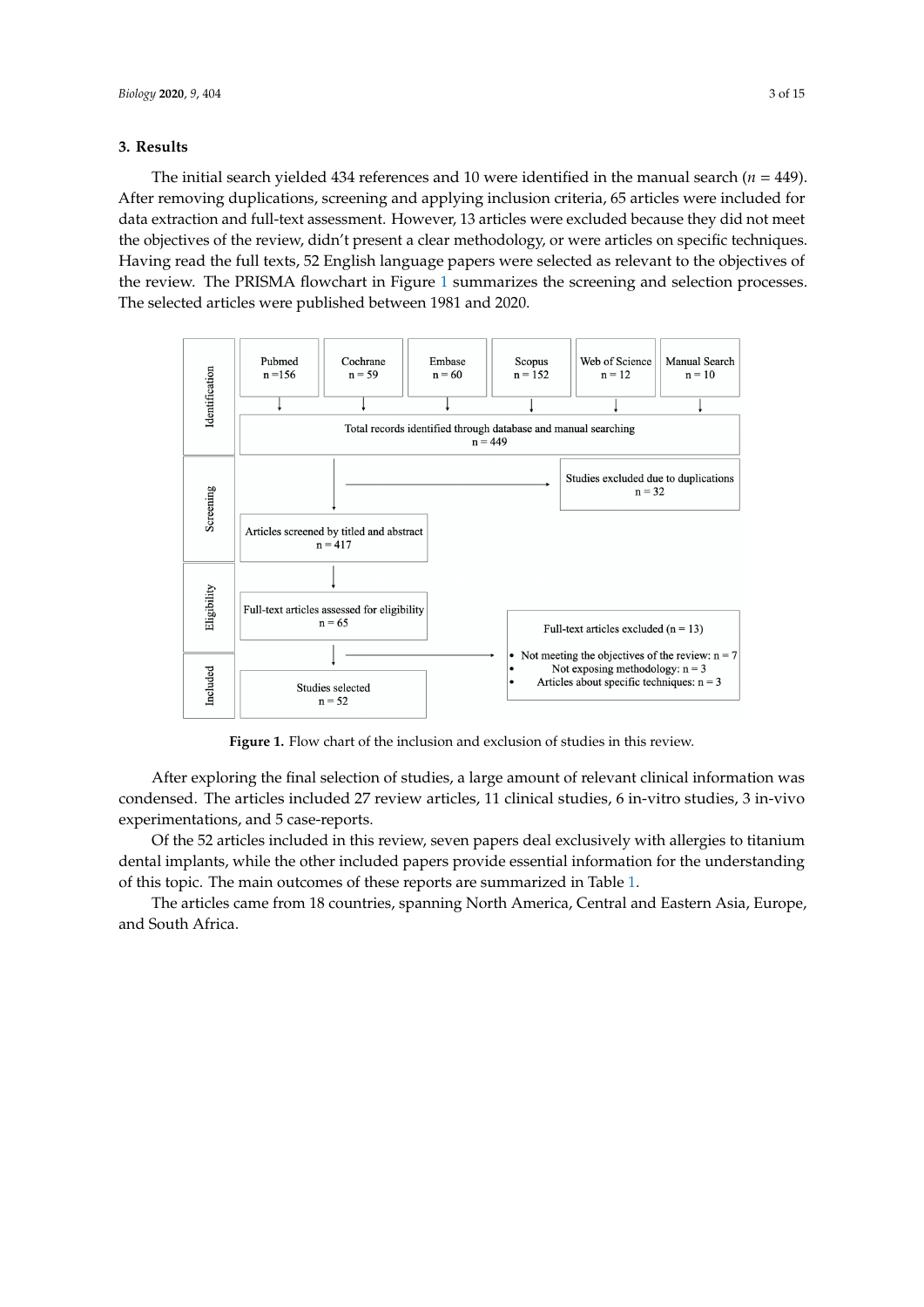<span id="page-3-0"></span>

| Authors and<br>Year          | Study                        | Number of<br>Patients (Mean<br>Age/Range in<br>Years)      | Gender                    | Number of<br>Implants | Subjects with<br><b>Ti Allergy</b><br>Compared with<br>the Overall<br>Sample | Time Lag between<br>Placement of<br>Implants and<br>Subsequent<br>Explantation | Clinical Signs of<br><b>Associated Allergy</b>                                                                                                | Conclusions                                                                                                                                                       |
|------------------------------|------------------------------|------------------------------------------------------------|---------------------------|-----------------------|------------------------------------------------------------------------------|--------------------------------------------------------------------------------|-----------------------------------------------------------------------------------------------------------------------------------------------|-------------------------------------------------------------------------------------------------------------------------------------------------------------------|
| Sicilia et al.<br>2008 [11]  | Clinical/Retrospective       | $35(50.2/21 - 68)$                                         | 10 M 25 F                 | <b>NA</b>             | 9/1500                                                                       | <b>NA</b>                                                                      | Rash, urticaria,<br>pruritus, redness,<br>dermatitis and facial<br>eczema                                                                     | Titanium allergy can be<br>detected in dental implant<br>patients                                                                                                 |
| Egusa et al.<br>$2008$ [14]  | Case-Report                  | $1(50-year-old)$                                           | $\boldsymbol{\mathrm{F}}$ | $\overline{2}$        |                                                                              | 2 years                                                                        | Facial eczema                                                                                                                                 | Allergic reactions can be<br>detected in patients with Ti<br>dental implants.                                                                                     |
| Hosoki et al.<br>2016 [16]   | Case-Report                  | $1(69$ -year-old)                                          | $\mathbf F$               | $\overline{2}$        |                                                                              | 6 years                                                                        | Nummular eczema                                                                                                                               | Pre-implant patients should be<br>asked about a history of<br>hypersensitivity reactions to<br>metals and patch testing<br>should be recommended.                 |
| du Preez et al.<br>2007 [17] | Case-Report                  | $1(49-year-old)$                                           | $\mathbf{F}$              | 6                     |                                                                              | 1 week                                                                         | Pain, hyperaemia of<br>soft tissues, swelling<br>in submental and<br>labial sulcus                                                            | A chronic inflammatory<br>response with fibrosis was<br>observed around all Ti<br>implants, which could indicate<br>a real allergy to titanium<br>dental implants |
| Hosoki et al.<br>2018 [18]   | Clinical<br>Retrospective    | $270(53, 9/7 - 85)$<br>16 with titanium<br>dental implants | 7 M, 9 F                  | NA                    | 4/16                                                                         | <b>NA</b>                                                                      | Soreness, rash, itching,<br>urticaria, discomfort,<br>stomatitis, lichen<br>planus, pustulosis<br>palmaris et plantaris,<br>crazing of a nail | Titanium allergy in patients<br>caused by dental<br>implants exists                                                                                               |
| Müller et al.<br>2006 [19]   | Clinical and<br>Experimental | 56 (53.8/14.3-84.1)                                        | 17 M 39 F                 | <b>NA</b>             | 21/56                                                                        | 6 months                                                                       | Dermatitis and<br>acne-like facial<br>inflammation                                                                                            | Ti can induce clinically<br>relevant hypersensitivity and<br>other immune dysfunctions in<br>certain patients chronically<br>exposed to this reactive metal.      |
| Mitchell et al.<br>1990 [20] | Case-report                  | $1(49-year-old)$                                           | $\boldsymbol{\mathrm{F}}$ | 4                     |                                                                              | 2 weeks                                                                        | Gingival hyperplasia                                                                                                                          | Hyperplasia in the gingival                                                                                                                                       |
|                              |                              |                                                            | $1(44$ -year-old)         | M                     | 4                                                                            |                                                                                | 3,5 months                                                                                                                                    | Gingival hyperplasia                                                                                                                                              |

**Table 1.** Case Reports and Clinical Studies related to allergies to titanium dental implants.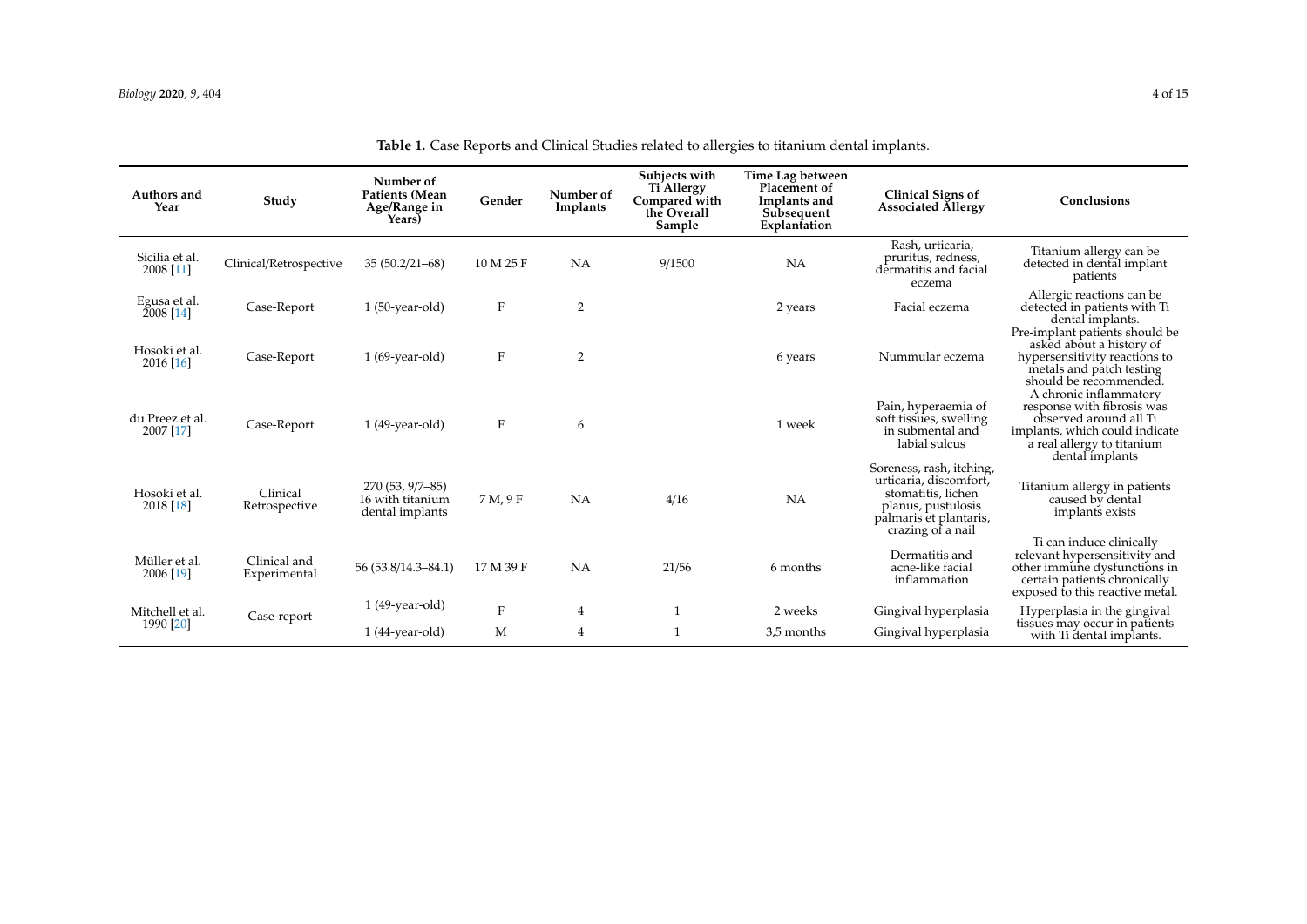#### *3.1. Mechanisms that Can Trigger Allergies to Titanium*

Allergic reaction to metal (in general and titanium in particular) follows the presence of ions deriving from implant corrosion, which may be ingested or come into contact with the skin or mucosa. These ions, although not sensitizing in themselves, can form complexes in combination with native proteins and act as allergens causing hypersensitivity reactions. The release of particles into the surrounding area, their later biodistribution in the body, and their final destination constitute a problem that lies at the center of research into biocompatibility and biokinetics [\[21\]](#page-12-9).

## 3.1.1. In Vitro

Titanium and its alloys show the highest resistance to corrosion of all metals. Commercially pure titanium forms a passive oxide surface film when exposed to an aqueous medium or air, which creates high immunity to corrosion by acids, chlorides, and wet environments, the degree of Ti ion elution being very small. This makes commercially pure titanium and its alloys virtually free of fretting corrosion, crevice corrosion, or pitting corrosion [\[22\]](#page-12-10). However, any break in the oxide layer can produce corrosion and affect biocompatibility [\[23\]](#page-12-11).

In this context, it has been demonstrated that the passivating TiO2 layer is reformed in 0–200 ms after breakage on Ti-alloys, giving to these metals their outstanding corrosion resistance [\[24\]](#page-12-12). A low pH (<3) increases titanium corrosion, as does the absence of the oxide surface layer or crevice corrosion [\[9\]](#page-11-8).

Titanium corrosion is of the electrochemical type and is produced in wet environments, in the presence of water, or other electrolytic fluids. This can lead to numerous corrosive species such as hydrogen ions, sulfur compounds, oxygen-free radicals, and chlorine ions, which can trigger alterations to the implant surface and peri-implant tissues; it is worth stressing that titanium corrosion potentially leads to these species mainly through the inflammatory response. The most common type of corrosion is galvanic, in which a breakage or displacement is produced in the titanium oxide surface layer.

Titanium has an innate resistance in aqueous chloride-containing environments [\[25\]](#page-12-13). When titanium is in a passive condition, due to the thin oxidation of titanium surfaces, corrosion rates are less than 0.02 mm/year [\[26\]](#page-12-14) and well below the 0.13 mm/year, which is the maximum corrosion rate commonly accepted for biomaterial design and application [\[27\]](#page-12-15).

However, once corrosion begins, it can develop into other types [\[28](#page-12-16)[,29\]](#page-12-17) such as crevice corrosion based on the propagation of ions inside the crevice, which in turn activates a host response that can be very rapid.

Another type of corrosion provokes tiny holes in the titanium (pitting corrosion); this happens when the metal's anticorrosive potential is less than the corrosive potential of an attacking agent. However, this type of corrosion is very infrequent [\[27\]](#page-12-15).

#### 3.1.2. In Vivo Experiments

• Non-dental implants

Stress during implant insertion can produce alterations, which trigger a process that exacerbates corrosion. It has been shown that titanium alloy in traumatology plates with a percentage of aluminum over 6% is more susceptible to this behavior. Corrosion will vary depending on the contaminants incorporated or the presence of manufacturing defects [\[30\]](#page-12-18). Moreover, Olmedo et al. conducted two animal experiments in which a TiO2 suspension was injected in rats, concluding that internal exposure will lead to a concentration of titanium ions in the surrounding tissues, lymph nodes, and even in lung or liver tissue [\[31,](#page-12-19)[32\]](#page-12-20).

The main outcomes of in-vivo experiments are summarized in Table [2.](#page-5-0)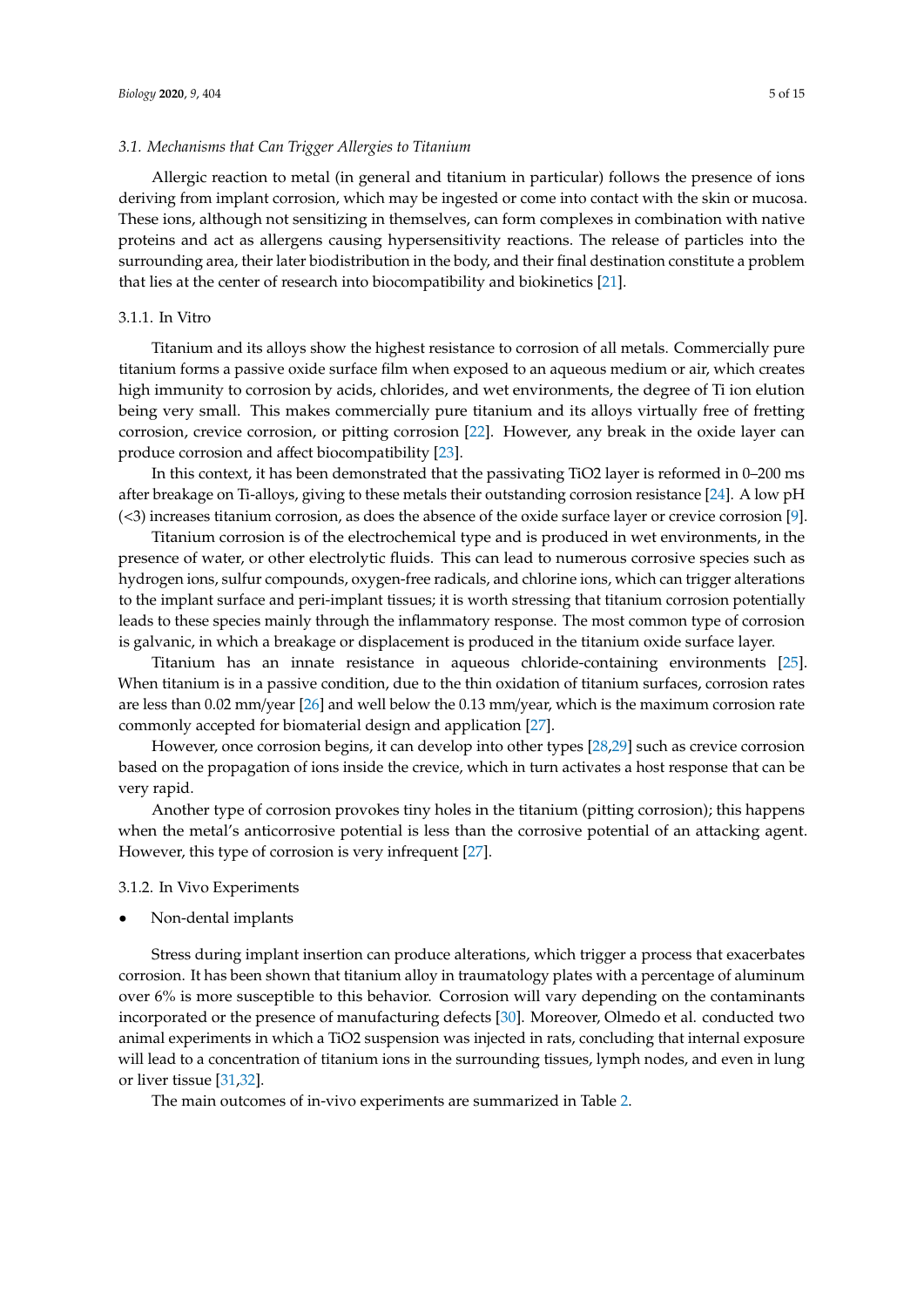<span id="page-5-0"></span>

| Article                        | <b>Animal and Number</b> | Administration                                   | Conclusions                                                                                                                                                                                                                                                           |  |
|--------------------------------|--------------------------|--------------------------------------------------|-----------------------------------------------------------------------------------------------------------------------------------------------------------------------------------------------------------------------------------------------------------------------|--|
| Olmedo et al.<br>2008 [31]     | Rats $(n = 20)$          | Titanium dioxide (TiO2)<br>preparation injection | Internal exposure will lead to a<br>concentration of titanium ions in the<br>surrounding tissues, lymph nodes,<br>and even in lung or liver tissue                                                                                                                    |  |
| Olmedo et al.<br>2011 [32]     | Rats $(n = 62)$          | Titanium dioxide (TiO2)<br>preparation injection | Biokinetics will be influenced by the<br>biomechanical properties of<br>titanium particles                                                                                                                                                                            |  |
| Frisken KW et al.<br>2002 [33] | Sheep $(n = 12)$         | Titanium Dental<br>Implants                      | The presence of titanium found in<br>the lungs in cases of failed implants<br>was 2.2-3.8 times higher than when<br>implants were successful, while in<br>local lymph nodes, it was 7.0-9.4<br>times higher. Ambiguous results<br>were found in the liver and spleen. |  |

|  | Table 2. In-vivo experiments. |
|--|-------------------------------|
|  |                               |

# • Dental implants

It has also been suggested that any mechanical disruption during insertion, or damage to the abutment connection, or the extraction of defective implants may cause particle release from the metallic structure. Suárez-López del Amo et al. [\[34\]](#page-12-22) mention the higher prevalence of titanium particles of various sizes in peri-implant disease compared to healthy implants; in turn, the most common reasons for their release into the peri-implant medium being corrosion, implant insertion, implant-abutment friction, or wear derived from cleaning the implant. Concentrations of between 100 and 300 ppm have been reported in peri-implant tissues, often accompanied by discoloration [\[30\]](#page-12-18).

Mombelli et al. [\[35\]](#page-12-23) consider that there is some biological plausibility for a link between corrosion, presence of titanium particles, and biological complications. Mechanical wear and corrosion, together with environmental factors, contact to chemical agents, and interaction with substances produced by adherent biofilm and inflammatory cells, will lead in some cases to material degradation in a process called tribocorrosion. However, proof of a unidirectional sequence of causative events does not exist. These authors suggest that rather than being the trigger of disease, higher concentrations of titanium in peri-implantitis lesions could be the consequence of the presence of biofilms and inflammation.

The European Association for Osseointegration (EAO) Consensus Conference 2018 published a final statement [\[36\]](#page-12-24), which includes an extensive discussion of the effects of titanium particles and biocorrosion on implant complications and subsequent survival rates. According to the statement, a number of in vitro studies have reported that the acidity of the oral environment caused by bacterial biofilm and/or inflammatory processes can provoke titanium particle release in a process known as "biocorrosion." The resulting titanium debris upsets the balance between bone formation and resorption in two ways: through direct osteoclast and osteoblast activation and through the stimulation of inflammatory cytokine secretion from macrophages and lymphocytes.

Furthermore, a study using a sheep model and whose purpose was assessing the levels of dissemination of titanium from threaded screw-type implants following placement of single implants yielded inconclusive results. In this context only 2 implants failed to integrate, and these showed higher amounts of Ti in the lungs and regional lymph nodes compared with animals without failure. Notwithstanding, ambiguous results were found in the liver and spleen [\[33\]](#page-12-21).

Titanium ions or titanium microparticles released into peri-implant tissues adjacent to an implant can trigger inflammatory reactions in the surrounding tissues. As said above, macrophages, activated by titanium, can secrete cytokines [\[19](#page-12-25)[,36\]](#page-12-24). At the same time, due to their high affinity to proteins, titanium ions (haptens) combine with endogenous proteins to form antigenic molecules. These molecules are captured by Langerhans cells, related to T lymphocytes. In this way, sensitivity to titanium is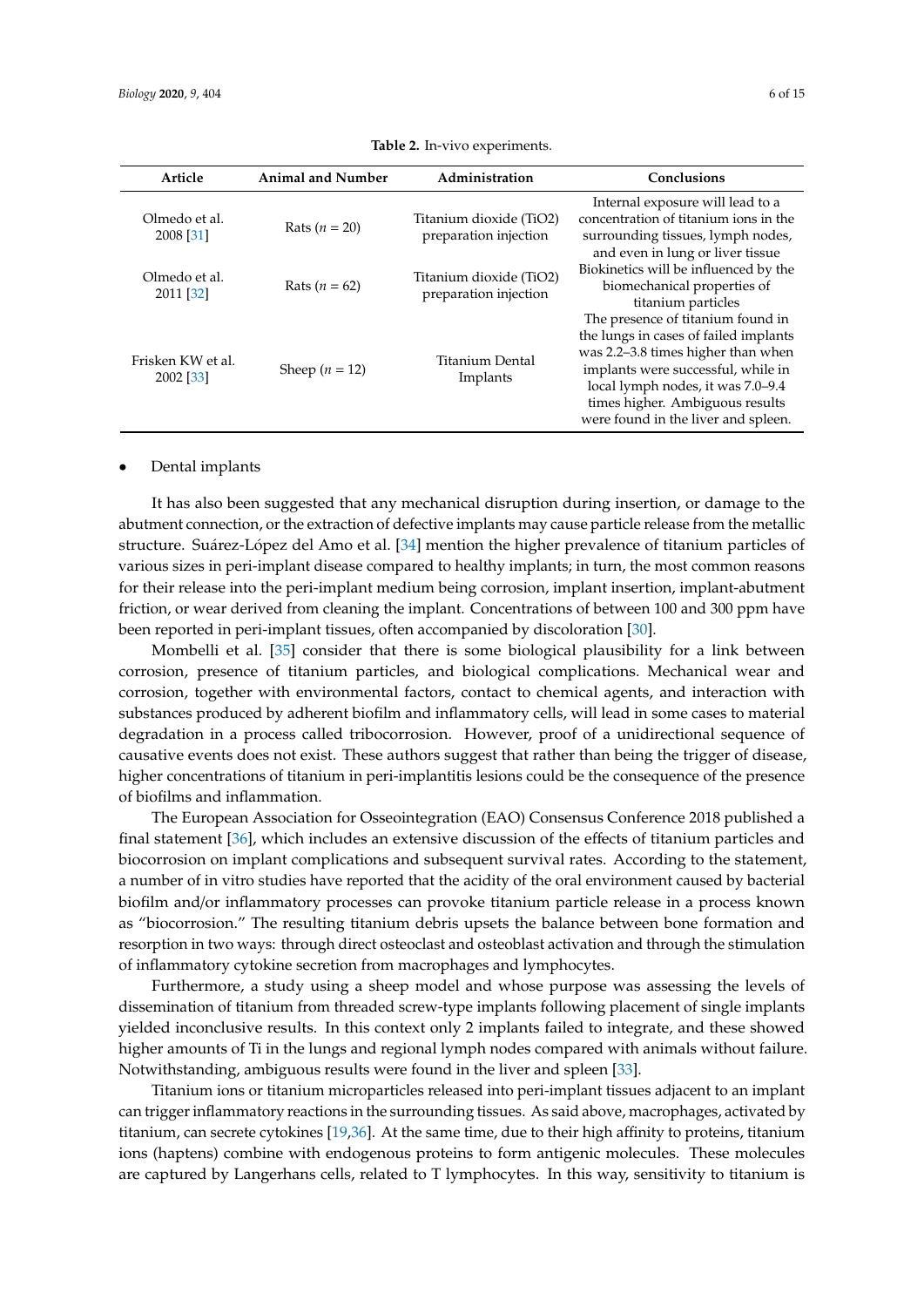characterized by the local presence of abundant macrophages and T lymphocytes and the absence of B lymphocytes [\[13](#page-12-0)[,20](#page-12-26)[,27](#page-12-15)[,37\]](#page-13-0).

Olmedo et al. [\[10\]](#page-11-9) analyzed the peri-implant mucosa in 153 patients with submerged implants, finding that in 41% of cases, the mucosa presented metallic particles (metalosis) and T lymphocytes indicative of an immune response. According to Mine et al. [\[38\]](#page-13-1), in addition to possible hypersensitivity reactions, titanium ions may inhibit osteoblast differentiation and alter both the percentage of RANKL (Receptor Activator for Nuclear Factor κ B Ligand) and osteoprotegerin responsible for osteoclast differentiation. In this way, titanium ions could have adverse effects on bone remodeling at the interface between implants and surrounding tissues [\[38,](#page-13-1)[39\]](#page-13-2).

The elements in titanium alloys can be classified as stabilized in the alpha phase, the beta phase, or both. Increasing the alpha phase boosts stability at high temperatures, while increasing the beta phase increases resistance to ambient temperature and the durability of medical titanium [\[3\]](#page-11-1).

Titanium alloys (consisting mainly of titanium, aluminum, and vanadium: TiAl6V4) are the most widely used option for dental implants in comparison with pure titanium (TiO2), due to their higher strength. It should be noted that even 'pure' titanium has impurities that can trigger allergic reactions. These include traces of aluminum, beryllium, cadmium, iron, manganese, molybdenum, nickel, palladium, or vanadium [\[1,](#page-11-0)[3,](#page-11-1)[40](#page-13-3)[–43\]](#page-13-4).

Aluminum in implant alloys acts as an alpha phase stabilizer and reduces the weight of the alloy. Vanadium is a stabilizer of the beta phase and reduces the possibility of corrosion. More recently, vanadium-free alloys have been developed (Ti-6Al-7Nb and Ti-5Al-3Mo-4Zr) that exhibit equally good mechanical properties [\[3,](#page-11-1)[30\]](#page-12-18).

Various authors argue that aluminum could be related to persistent granulomas and recurring eczema, while beryllium can trigger allergies in the oral cavity mucosa [\[41,](#page-13-5)[44\]](#page-13-6).

#### *3.2. Clinical Characteristics of Hypersensitivity to Titanium*

Researchers have described various clinical manifestations in patients with allergies to titanium including episodes of hives, eczema, edema, reddening, and itching of the skin or mucosa, which may be localized, or generalized. They have also been associated with more serious problems such as atopic dermatitis, disturbed fracture healing, pain, necrosis, and weakening of orthopedic implants. In the field of implant dentistry, clinical manifestations include the appearance of facial erythema, disseminated facial eczema, contact dermatosis, atopic eczema, bullous eruptions, and proliferative hyperplasia tissue, edematous tissue, or non-keratinized tissue [\[1](#page-11-0)[,14,](#page-12-1)[19,](#page-12-25)[21,](#page-12-9)[45](#page-13-7)[,46\]](#page-13-8). These various clinical manifestations of hypersensitivity to titanium are summarized in Table [3.](#page-6-0)

<span id="page-6-0"></span>

| Localization                                                                                                   | <b>Symptoms</b>                                                                                                                                                                                                                                                                                                                                                                 |  |  |  |
|----------------------------------------------------------------------------------------------------------------|---------------------------------------------------------------------------------------------------------------------------------------------------------------------------------------------------------------------------------------------------------------------------------------------------------------------------------------------------------------------------------|--|--|--|
| Local Manifestations                                                                                           | Hives, edema, eczema, reddening, and itching of the skin or mucosa,<br>erythema, contact dermatosis, atopic eczema, bullous eruptions,<br>proliferative hyperplasia tissue/edematous tissue/non-keratinized<br>tissue, peripheral giant cell pyogenic granuloma<br>Hives, disseminated facial eczema, edema, reddening, and itching of the<br>skin or mucosa, atopic dermatitis |  |  |  |
| Manifestations at a distance from<br>the implant place                                                         |                                                                                                                                                                                                                                                                                                                                                                                 |  |  |  |
| Systemic reactions                                                                                             | Pain, necrosis, weakening of orthopedic implants, disturbed fracture<br>healing, nervous disorders, chronic fatigue syndrome, neurological<br>problems, depression, multiple chemical sensitivity                                                                                                                                                                               |  |  |  |
| the figures of the contract of the contract of the contract of the contract of the contract of the contract of |                                                                                                                                                                                                                                                                                                                                                                                 |  |  |  |

**Table 3.** Clinical manifestations of hypersensitivity to titanium.

Siddiqui et al. [\[1\]](#page-11-0), Egusa et al. [\[14\]](#page-12-1), Müller et al. [\[19\]](#page-12-25), Chaturvedi et al. [\[21\]](#page-12-9), Javed et al. [\[45\]](#page-13-7), Olmedo et al. [\[46\]](#page-13-8).

The orofacial region is associated with Type I, III, and IV allergic reactions. Type I is considered an immediate allergic reaction to external allergens with local and systemic anaphylaxis. In Type III reaction, a large quantity of circulatory antibodies is observed, produced between 2 and 8 h after implant placement, although they may appear after 14 days [\[1\]](#page-11-0). Type IV is considered the most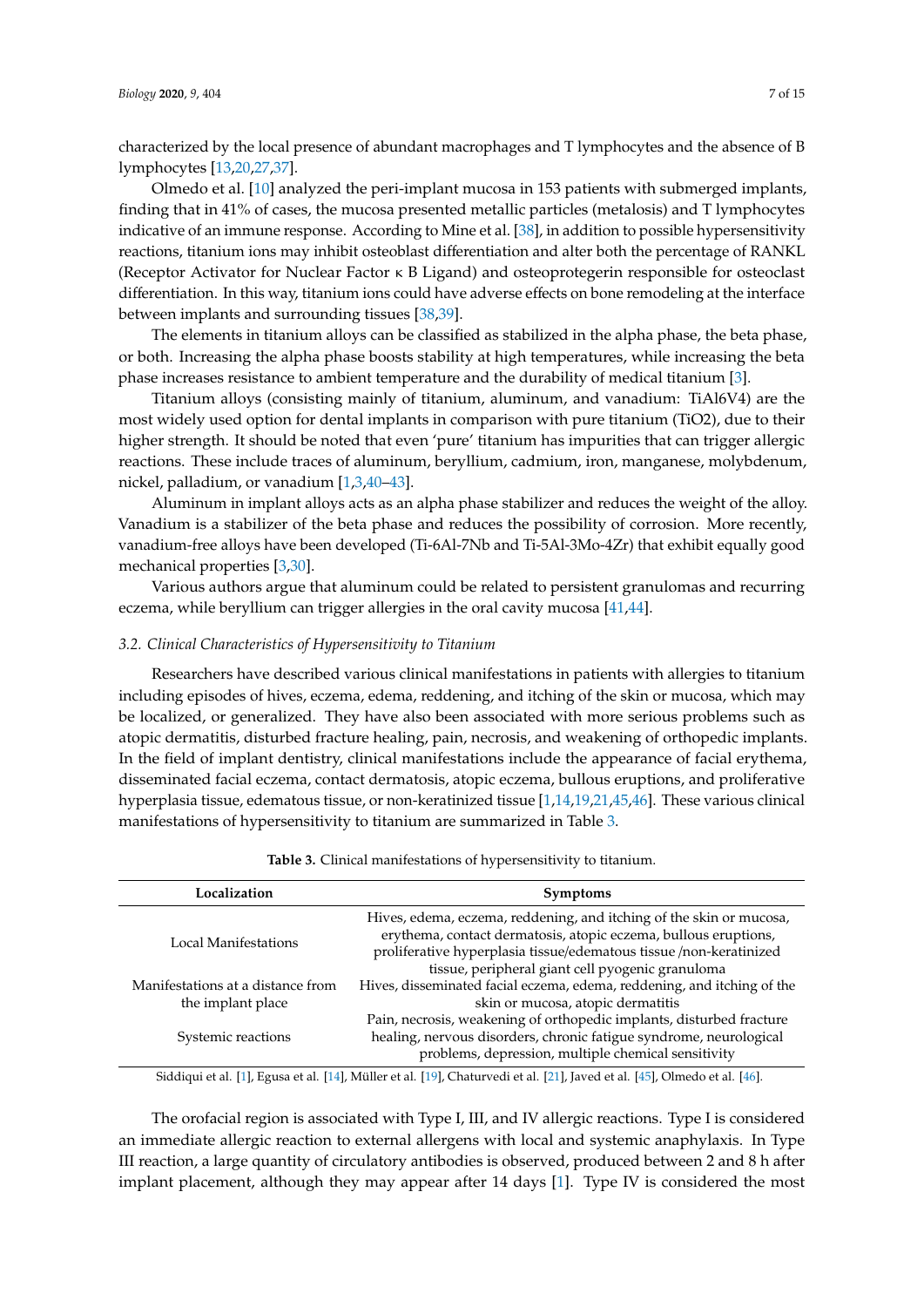frequently occurring allergy to metal, characterized by the local presence of abundant macrophages and T lymphocytes and the absence of B lymphocytes. Type IV, or delayed type, develops after repeated contact between an allergen and the skin or mucosa; it occurs during the first 24–72 h although the symptoms may appear at any time up to 14 days after surgery. Immune sensitivity may manifest at some distance from the implant and may even demonstrate a systemic reaction that remains unnoticed or may be incorrectly interpreted [\[1,](#page-11-0)[13,](#page-12-0)[20,](#page-12-26)[37,](#page-13-0)[47\]](#page-13-9).

# *3.3. Tests for Identifying Metal Allergies*

Various diagnostic tests are available to assess allergies to metals in general and titanium in particular. In epicutaneous patch testing (in vivo), substances located on the back or forearm are evaluated over a 3–7-day period [\[27,](#page-12-15)[48\]](#page-13-10). The epicutaneous patch test is one of the most common and important tests for metal allergy.

Patch test reactions are interpreted by using criteria similar to International Contact Dermatitis Research Group (ICDRG) criteria: negative reaction, doubtful reaction (erythema only, no infiltration), weak positive reaction (erythema, infiltration, possibly discrete papules), strong positive reaction (erythema, infiltration, vesicles, papules), extreme positive reaction (erythema, infiltration, confluent vesicles), and irritant reaction [\[49\]](#page-13-11).

However, because of the skin's qualities of sealing and protection against direct contact, the test is not very sensitive, may give a false positive or negative, and only detects some 75% of Type IV metal allergies [\[21\]](#page-12-9). Lack of standardization may limit the use of a patch test. Nevertheless, it is the most widely used test despite the fact that it is not completely accepted to be the most effective [\[2](#page-11-10)[,16](#page-12-27)[,46](#page-13-8)[,50\]](#page-13-12).

In the cutaneous injection test (in vivo), the allergen is injected intradermally in the forearm. Red papules and vesicles are considered to show a positive result. This test is only recommended for Type I allergies and not for oral allergies [\[11](#page-11-6)[,21\]](#page-12-9). The lymphocyte transformation test (LTT) is applied in vitro for mucosa-sensitizing allergens. Both local and systemic effects can be analyzed with this test [\[14,](#page-12-1)[21\]](#page-12-9). The MELISA test (Memory Lymphocyte Immuno-Stimulation Assay) is a modification of the LTT (in vitro), which analyzes both local and systemic effects [\[3](#page-11-1)[,18\]](#page-12-28).

Muller et al. [\[19\]](#page-12-25) compared its efficacy with the patch test, concluding that MELISA is more specific than the latter. Following the same line of research, Valentine-Thon et al. [\[51\]](#page-13-13) concluded that MELISA is a useful tool for identifying and monitoring sensitivity in individuals exposed to metals. However, a study of the sparse scientific literature reveals that, as a consequence of its high number of false-positive results, this test is of no use for diagnosing metal allergy [\[52\]](#page-13-14).

In this sense, Cederbrant et al. [\[53\]](#page-13-15) compared the results of the patch test with those of the MELISA test, and those of a conventional LTT. The authors concluded that the MELISA test was useless because of its high number of false-positive results and that a positive patch test is considered to be the best indication for the presence of metal allergy (gold standard) [\[53](#page-13-15)[,54\]](#page-13-16).

Tests for metal allergies are summarized in Table [4.](#page-8-0)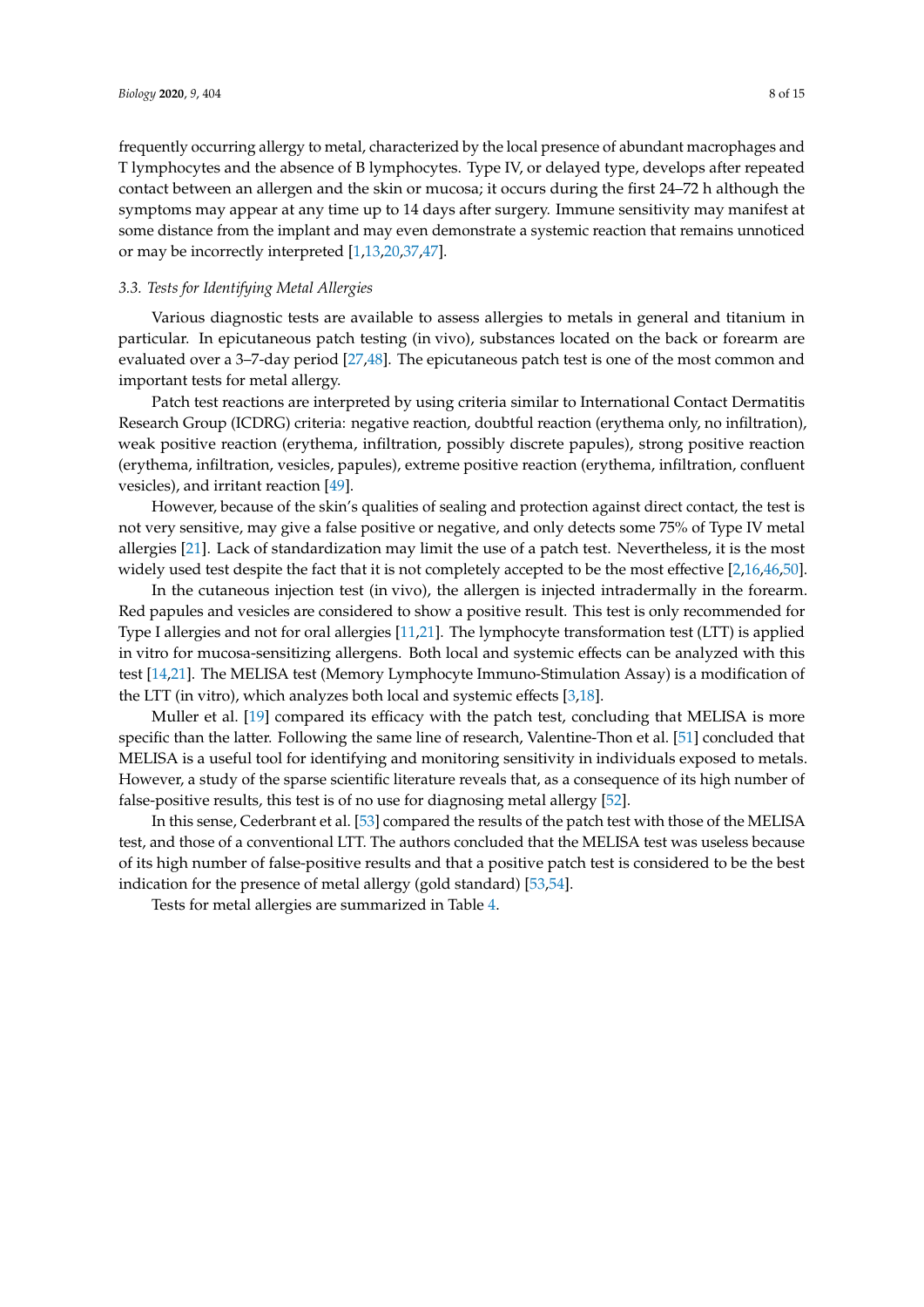(MELISA) [\[3](#page-11-12)[,19,](#page-12-7)[21](#page-12-29)[,27](#page-12-30)[,51](#page-13-18)[–54\]](#page-13-20)

| <b>Test</b>                                                                                                | In vivo/In vitro | <b>Application Site</b>                                               | <b>Evaluation Time</b> | <b>Positive Signs</b>                                                                                                                                                                                                                                                                                                                          | <b>Comments</b>                                                                                                                                                                                                                                                          |
|------------------------------------------------------------------------------------------------------------|------------------|-----------------------------------------------------------------------|------------------------|------------------------------------------------------------------------------------------------------------------------------------------------------------------------------------------------------------------------------------------------------------------------------------------------------------------------------------------------|--------------------------------------------------------------------------------------------------------------------------------------------------------------------------------------------------------------------------------------------------------------------------|
| Epicutaneous Patch Test<br>$[2,3,11,16,18,19,21,27,48-51,53,54]$                                           | In vivo          | Titanium dioxide<br>(TiO2) preparation<br>patch on back or<br>forearm | 3-7-day period         | -Negative reaction<br>-Doubtful reaction (erythema only,<br>no infiltration)<br>-Weak positive reaction (erythema,<br>infiltration, possibly discrete papules)<br>-Strong positive reaction (erythema,<br>infiltration, vesicles, papules)<br>-Extreme positive reaction (erythema,<br>infiltration, confluent vesicles)<br>-Irritant reaction | -One of the most common<br>and important tests for metal<br>allergy (Gold Standard).<br>-The test is not very sensitive,<br>may give a false positive or<br>negative, only detects 75% of<br>Type IV metal allergies.<br>-Lack of standardization may<br>limit their use |
| Cutaneous Injection Test<br>[11, 21, 27, 49]                                                               | In vivo          | Titanium dioxide<br>(TiO2) preparation<br>injection in forearm        | $15 - 30$ min          | Red, papular, and/or vesicular<br>reaction of the skin is considered<br>as positive                                                                                                                                                                                                                                                            | -Only recommended for Type<br>I allergies and not for<br>oral allergies                                                                                                                                                                                                  |
| Lymphocyte Transformation Test<br>$(LTT)$ [3,14,21,27,53,54]                                               | In vitro         | In vitro, heparinized<br>venous blood                                 | 5 days                 | Stimulation index $\geq 2.0$                                                                                                                                                                                                                                                                                                                   | -Analyzes local and<br>systemic effects                                                                                                                                                                                                                                  |
| Memory Lymphocyte<br>Immuno-Stimulation Assay<br>$\Lambda$ Terms to $\Lambda$ in $\Omega$ 10.01.07 E1. E41 | In vitro         | In vitro,<br>defibrinated blood                                       | 5 days                 | Stimulation index $\geq$ 3.0 together with<br>the presence of lymphoblasts                                                                                                                                                                                                                                                                     | -Analyzes local and<br>systemic effects                                                                                                                                                                                                                                  |

**Table 4.** Tests for metal allergies.

<span id="page-8-0"></span>de Graaf et al. [\[2\]](#page-11-11), Wood et al. [\[3\]](#page-11-12), Sicilia et al. [\[11\]](#page-11-2), Egusa et al. [\[14\]](#page-12-3), Hosoki et al. [\[16\]](#page-12-4), Hosoki et al. [\[18\]](#page-12-6), Müller et al. [\[19\]](#page-12-7), Chaturvedi et al. [\[21\]](#page-12-29), Vijayaraghavan et al. [\[27\]](#page-12-30), Kittagawa et al. [\[48\]](#page-13-17), Fregert et al. [\[49\]](#page-13-3), Dennis et al. [\[50\]](#page-13-5), Valentine-Thon et al. [\[51\]](#page-13-18), Koene et al. [\[52\]](#page-13-21), Cederbrandt et al. [\[53\]](#page-13-19), Cederbrandt et al. [\[54\]](#page-13-20).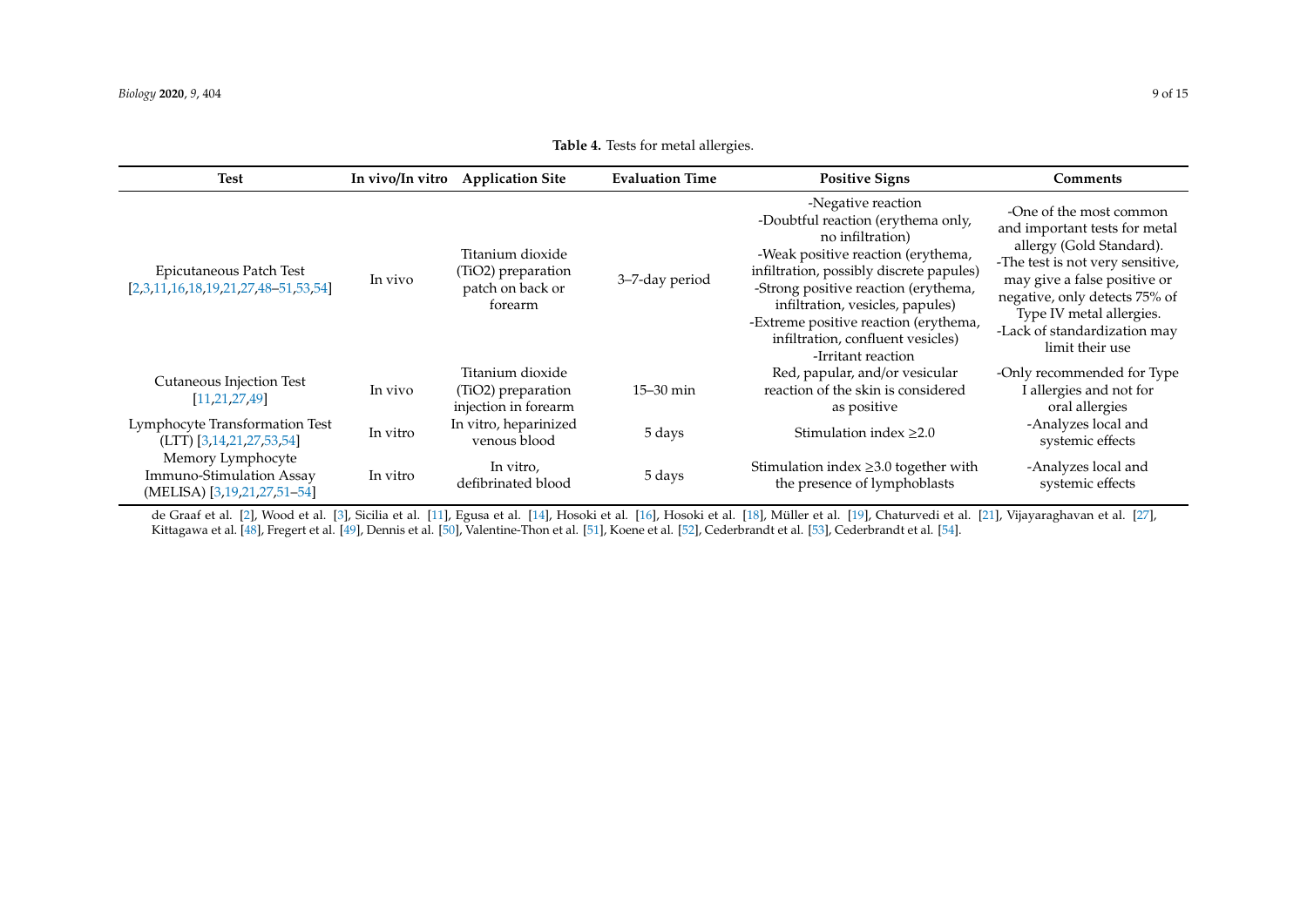## *3.4. Cases of Allergies to Titanium Dental Implants*

The literature includes few articles that report cases of allergic hypersensitivity to titanium dental implants, and those that do exist describe isolated clinical cases (see Table [1\)](#page-3-0).

Egusa et al. [\[14\]](#page-12-1) report the case of a 50-year-old Japanese woman who presented disseminated facial eczema for 2 years, which appeared 1 week after mandibular dental implant placement. The Lymphocyte Transformation Test (LTT) indicated a reaction to titanium. Although the eczema worsened immediately after removing the implant, 6 months later it disappeared completely.

Hosoki et al. [\[16\]](#page-12-27) published a case report of a 69-year-old Japanese man without any antecedents of allergy who received two dental implants in the right mandible in 2008. Two years later, he fractured his leg and was treated by means of titanium plates. Six months later, nummular eczema appeared. He was treated with antihistamines without any apparent improvement; the patch test was applied, which discovered allergies to tin, cobalt, palladium, indium, iridium, titanium, and copper. In 2011, having consolidated the leg fracture, the titanium plates were removed, and the eczema decreased by 50%. Later, other oral prostheses were removed, and the eczema decreased to 30%. Finally, after removing the dental implants, the eczema disappeared immediately.

Du Preez et al. [\[17\]](#page-12-31) reported the case of a 49-year-old woman who had a steel plate implanted to consolidate a fractured metatarsus. She then received six Grade IV titanium inter-mentonian dental implants and was administered appropriate antibiotics and anti-inflammatories. A week later, slight swelling of the peri-implant soft tissues was observed, and so 400 mg metronidazole was prescribed. Five days later, the patient presented swelling in the submental region and labial sulcus, sharp pain, and hyperemia of the surrounding soft tissue. Both orthopantomography and occlusal radiography showed radiolucent lesions. In response to this sudden worsening it was decided to remove the implants, curetting the area. All the symptoms improved. Histological analysis of biopsies found foci of subacute inflammation and moderate chronic inflammation with lymphocytes, plasmatic cells, and histiocytes with concomitant fibrosis, as well as granulation tissue with isolated foreign body giant cells. It was concluded that the patient presented a Type IV allergic reaction, and it was suspected that the patient had been pre-sensitized as a result of the metatarsus steel plate.

A transversal study by Hosoki et al. [\[18\]](#page-12-28) analyzed allergies in 270 patients attending a Dental Metal Allergy Clinic with suspected metal allergies. Using the patch test, it was found that 217 patients showed positive for at least one metal allergen. Of 16 patients who had come to the clinic with allergy symptoms following titanium dental implant placement, five of them did not present positive test results for any metal, while the other 11 did, although only four presented allergies to titanium. In one of these four patients, all metal was removed from the oral cavity, including the implants, which resulted in noticeable improvements. In two of the patients, all metal was removed with the exception of the implants; these subjects also showed considerable improvement. The remaining patient of the four decided not to undergo removal of metals from the mouth but to receive treatment of the symptoms; this patient presented slight improvement.

Müller and Valentine-Thon [\[19\]](#page-12-25) analyzed 56 patients who developed clinical symptoms after receiving either titanium dental implants or titanium-based endoprostheses. These patients presented various symptoms including muscular or joint pain, nervous disorders, chronic fatigue syndrome, neurological problems, depression, multiple chemical sensitivity, dermatitis, and facial inflammation. The 56 patients received the Memory Lymphocyte Immunostimulation Assay (MELISA) test for titanium. Twenty-one showed positive, 16 uncertain, and 19 showed negative results. After removing the titanium structures/implants, the 54 patients who underwent this treatment presented remarkable clinical improvement.

Sicilia et al. [\[11\]](#page-11-6) investigated allergies to titanium dental implants. Thirty-five patients out of a group of 1500 patients who underwent implant placement and then presented symptoms that suggested possible allergic reactions received the cutaneous injection test for titanium allergy. Of these 35 patients, 18 presented a positive reaction to titanium, while 35 randomly selected control subjects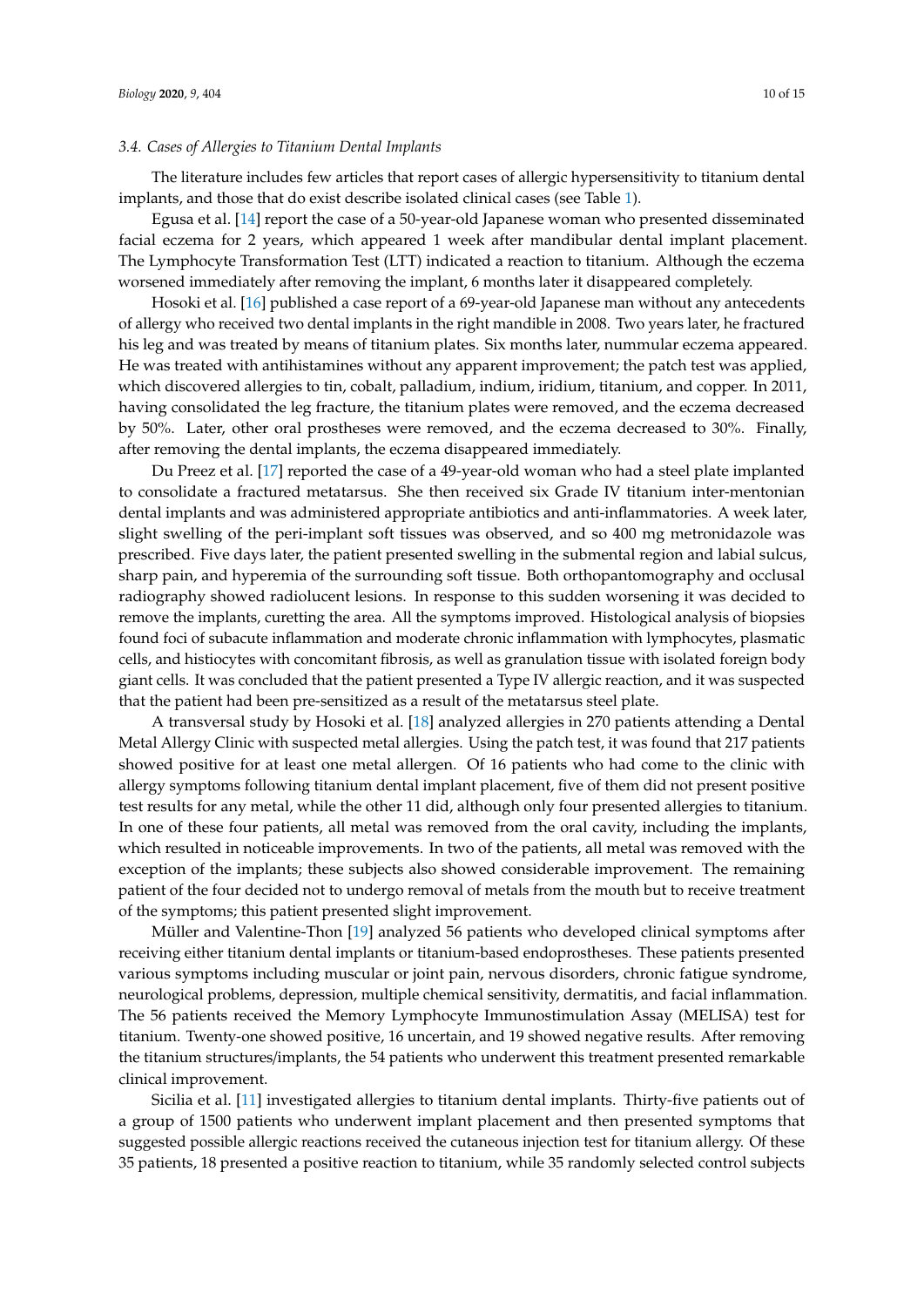showed negative responses. Five out of eight inexplicable implant failures may have been attributable to titanium allergy, as these patients presented positive reactions in the test.

Finally, Mitchell et al. [\[20\]](#page-12-26) presented two cases in their study in which both patients developed gingival hyperplasia after mandibular vestibuloplasty and the placement of a partial thickness skin graft after 2 weeks and 3.5 months of implant insertion, respectively. In both circumstances, traditional gingivectomy procedures, chemotherapeutic agents, and aggressive oral hygiene measures failed to adequately control the hyperplastic response. After replacing the titanium abutments with custom fabricated gold abutments, the epithelial condition seemed to return to normal.

## *3.5. Titanium Allergy Management*

The scientific literature includes very few indications or instructions for the management of patients undergoing a process of hypersensitivity to a titanium dental implant. As already mentioned, this is because dental professionals consider that titanium one of the most biocompatible metals for implantation in the body; they do not believe that allergic reactions will appear or that they have sufficient clinical relevance to warrant an established protocol for dealing with them.

As stated earlier, the allergic reaction to titanium can follow the presence of ions derived from the corrosion of the dental implant. Consequently, guidelines should be drawn up before starting treatment; if and when a hypersensitivity reaction following titanium dental implant placement occurs, a range of treatment alternatives should be clearly established and made available.

#### **4. Discussion**

The scientific literature repeatedly insists on the success of titanium implants. Nevertheless, the so-called tribocorrosion process releases titanium ions into the surrounding tissues, which can trigger a cascade of reactions, localized or at a distance, or even systemic reactions [\[1](#page-11-0)[,14,](#page-12-1)[19,](#page-12-25)[21,](#page-12-9)[35](#page-12-23)[,45](#page-13-7)[,46\]](#page-13-8).

As demand grows for implant-based dental treatments, the range of implants available on the market is expanding exponentially. When it comes to product development, the choice of implant material, surface treatment, and cleaning technique are key factors that will characterize the finished product. However, competition between brands is tough, a situation that sadly sometimes places business interests and cost-cutting before quality control. Thus, Zinelis et al. [\[55\]](#page-13-22) showed greater carbon contamination, possibly related to cleaning procedures after surface treatments, which affects the protein and cell adsorption phenomena [\[56\]](#page-13-23). Likewise, Massaro et al. [\[57\]](#page-13-24) mention that the presence of Na, K, and Cl contaminants, occasionally detected by X-ray Photoelectron Spectroscopy (XPS) and High Vacuum X-ray Energy Dispersive Microanalysis (HV-EDX) on implant surfaces, may be residues of proprietary cleaning treatments performed after sandblasting. The biological role of these contaminants remains unclear.

Various tests for allergy to titanium are described in the literature, the patch test being the most frequently used [\[2,](#page-11-10)[16,](#page-12-27)[46](#page-13-8)[,50\]](#page-13-12).

As far as the authors are aware, this scoping review represents one of the first attempts to summarize the current, relevant knowledge about allergies to titanium dental implants and their management. The scientific literature on this topic it is very scarce, which highlights the need to establish a protocol for those patients who are sensitized to titanium before and after the placement of dental implants. In patients with a history of metal allergies, it is advisable to perform a titanium allergy test. The alloy and its purity must be identified together with any trace elements it may contain in order to optimize diagnosis [\[40](#page-13-3)[,58,](#page-13-25)[59\]](#page-13-26).

When dental implants are placed in the jaws, and then the patient proves allergic to titanium, the option of explanation must be considered, basing the decision on the ratio of risk/benefit to the patient. Having removed titanium implants, if the patient shows no clinical improvement, the option of removing all metal prostheses from the organism should be considered. In this context, zirconium dioxide implants (ZrO2) or yttria-stabilized zirconia offer a promising alternative to titanium as no case of allergy to zirconium oxide has ever been reported [\[60](#page-13-27)[–65\]](#page-14-0). Nevertheless, in animal experiments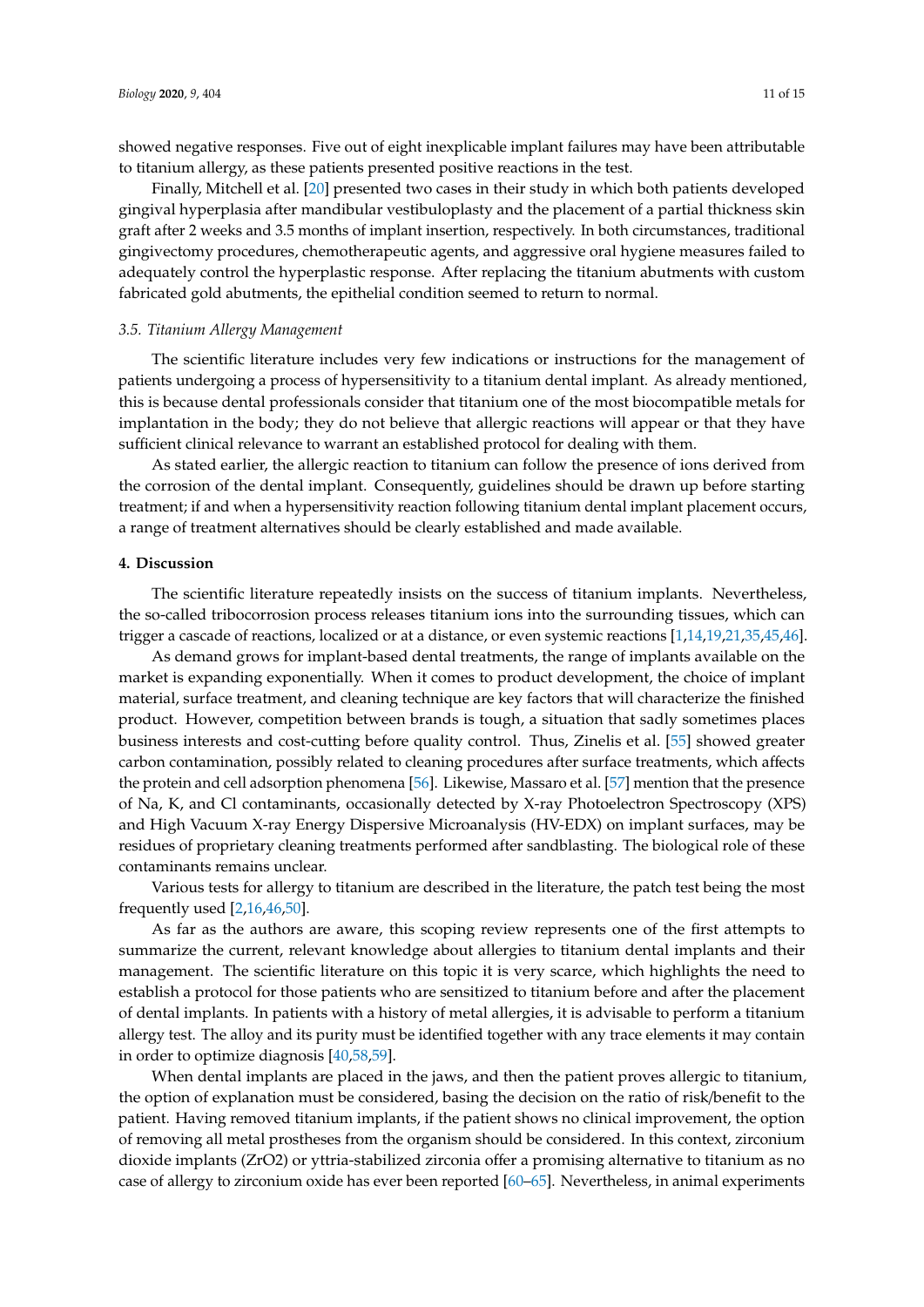zirconia implants have been shown to release particles but only (approximately) half the quantity released by titanium implants [\[66\]](#page-14-1).

# <span id="page-11-11"></span>**5. Conclusions**

<span id="page-11-12"></span>Within the limitations of this literature review, it may be concluded that allergies to titanium are uncommon, although they do present a real possibility that should not be overlooked when it comes to treating patients requiring prosthodontic rehabilitation with dental implants, as an allergy can trigger a range of symptoms. The literature points to a lack of standardization in research into titanium allergy. Further studies are needed with adequate protocols, sample sizes, and follow-up periods, which would obtain clearer and more reliable results.

**Author Contributions:** Conceptualization, R.C.-G. and J.C.-B.B.; methodology R.C.-G. and J.C.-B.B.; software, C.L.-S.; validation, J.P. and M.J.S.; formal analysis, C.L.-S.; investigation, R.C.-G.; resources, C.L.-S.; data curation, J.C.-B.B.; writing—Original draft preparation, J.P.; writing—Review and editing, M.J.S.; visualization, J.P.; supervision, J.M.M.-G. and M.J.S.; project administration, M.J.S. All authors have read and agreed to the published version of the manuscript.

**Funding:** This research received no external funding.

**Conflicts of Interest:** The authors declare no conflict of interest.

# **References**

- <span id="page-11-0"></span>1. Siddiqi, A.; Payne, A.G.T.; De Silva, R.K.; Duncan, W. Titanium allergy: Could it affect dental implant integration? *Clin. Oral Implant. Res.* **2011**, *22*, 673–680. [\[CrossRef\]](http://dx.doi.org/10.1111/j.1600-0501.2010.02081.x) [\[PubMed\]](http://www.ncbi.nlm.nih.gov/pubmed/21251079)
- <span id="page-11-10"></span>2. De Graaf, N.P.J.; Feilzer, A.J.; Kleverlaan, C.J.; Bontkes, H.; Gibbs, S.; Rustemeyer, T. A retrospective study on titanium sensitivity: Patch test materials and manifestations. *Contact Dermat.* **2018**, *79*, 85–90. [\[CrossRef\]](http://dx.doi.org/10.1111/cod.13010) [\[PubMed\]](http://www.ncbi.nlm.nih.gov/pubmed/29797739)
- <span id="page-11-1"></span>3. Wood, M.M.; Warshaw, E.M. Hypersensitivity reactions to titanium: Diagnosis and management. *Dermatitis* **2015**, *26*, 7–25. [\[CrossRef\]](http://dx.doi.org/10.1097/DER.0000000000000091) [\[PubMed\]](http://www.ncbi.nlm.nih.gov/pubmed/25581666)
- <span id="page-11-2"></span>4. Brånemark, I.P.; Hansson, O.B.; Adell, R.; Breine, U.; Lindström, J.; Hallén, O.; Ohman, A. Osseointegrated implants in the treatment of the edentulous jaw. Experience from a 10-year period. *Scand. J. Plast. Reconstr. Surg. Suppl.* **1977**, *16*, 1–132. [\[PubMed\]](http://www.ncbi.nlm.nih.gov/pubmed/356184)
- <span id="page-11-3"></span>5. Cochran, D.L.; Jackson, J.M.; Jones, A.A.; Jones, J.D.; Kaiser, D.A.; Taylor, T.D.; Weber, H.P.; Higginbottom, F.L.; Richardson, J.R.; Oates, T. A 5-Year Prospective Multicenter Clinical Trial of Non-Submerged Dental Implants with a Titanium Plasma-Sprayed Surface in 200 Patients. *J. Periodontol.* **2011**, *82*, 990–999. [\[CrossRef\]](http://dx.doi.org/10.1902/jop.2011.100464)
- 6. Lambrecht, J.; Filippi, A.; Künzel, A.; Schiel, H. Long-term evaluation of submerged and nonsubmerged ITI solid-screw titanium implants: A 10-year life table analysis of 468 implants. *J. Prosthet. Dent.* **2004**, *91*, 602. [\[CrossRef\]](http://dx.doi.org/10.1016/j.prosdent.2004.03.019)
- <span id="page-11-4"></span>7. Ravald, N.; Dahlgren, S.; Teiwik, A.; Gröndahl, K. Long-term evaluation of Astra Tech and Brånemark implants in patients treated with full-arch bridges. Results after 12–15 years. *Clin. Oral Implant. Res.* **2013**, *24*, 1144–1151. [\[CrossRef\]](http://dx.doi.org/10.1111/j.1600-0501.2012.02524.x)
- <span id="page-11-5"></span>8. Thomas, P.; Bandl, W.-D.; Maier, S.; Summer, B.; Przybilla, B. Hypersensitivity to titanium osteosynthesis with impaired fracture healing, eczema, and T-cell hyperresponsiveness in vitro: Case report and review of the literature. *Contact Dermat.* **2006**, *55*, 199–202. [\[CrossRef\]](http://dx.doi.org/10.1111/j.1600-0536.2006.00931.x)
- <span id="page-11-8"></span>9. Suito, H.; Iwawaki, Y.; Goto, T.; Tomotake, Y.; Ichikawa, T. Oral Factors Affecting Titanium Elution and Corrosion: An In Vitro Study Using Simulated Body Fluid. *PLoS ONE* **2013**, *8*, e66052. [\[CrossRef\]](http://dx.doi.org/10.1371/journal.pone.0066052)
- <span id="page-11-9"></span>10. Olmedo, D.G.; Paparella, M.L.; Spielberg, M.; Brandizzi, D.; Guglielmotti, M.B.; Cabrini, R.L. Oral Mucosa Tissue Response to Titanium Cover Screws. *J. Periodontol.* **2012**, *83*, 973–980. [\[CrossRef\]](http://dx.doi.org/10.1902/jop.2011.110392)
- <span id="page-11-6"></span>11. Sicilia, A.; Cuesta, S.; Coma, G.; Arregui, I.; Guisasola, C.; Ruiz, E.; Maestro, A. Titanium allergy in dental implant patients: A clinical study on 1500 consecutive patients. *Clin. Oral Implant. Res.* **2008**, *19*, 823–835. [\[CrossRef\]](http://dx.doi.org/10.1111/j.1600-0501.2008.01544.x) [\[PubMed\]](http://www.ncbi.nlm.nih.gov/pubmed/18705814)
- <span id="page-11-7"></span>12. Peters, M.S.; Schroeter, A.L.; Van Hale, H.M.; Broadbent, J.C. Pacemaker contact sensitivity. *Contact Dermat.* **1984**, *11*, 214–218. [\[CrossRef\]](http://dx.doi.org/10.1111/j.1600-0536.1984.tb00986.x) [\[PubMed\]](http://www.ncbi.nlm.nih.gov/pubmed/6499423)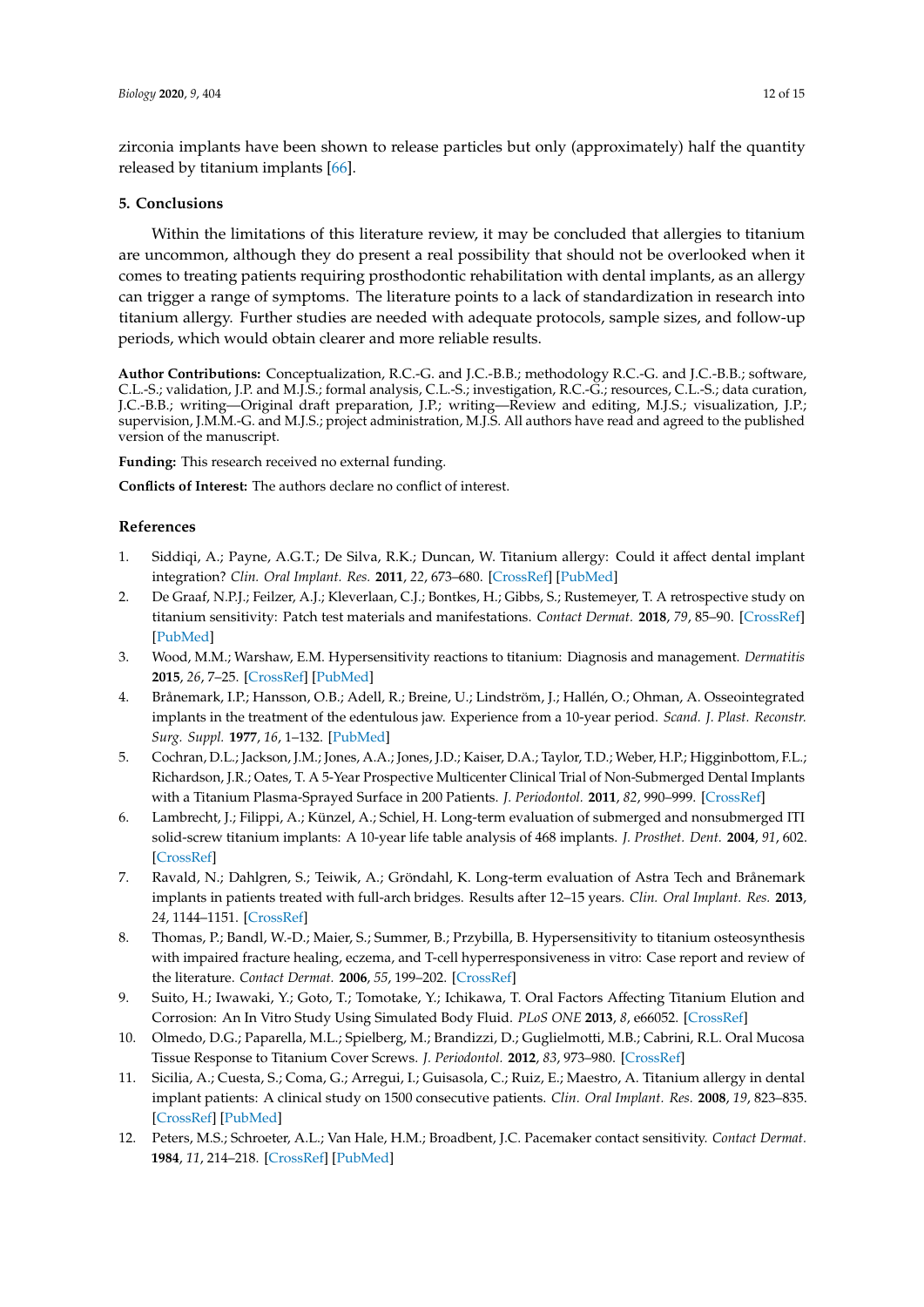- <span id="page-12-29"></span><span id="page-12-8"></span><span id="page-12-7"></span><span id="page-12-6"></span><span id="page-12-5"></span><span id="page-12-4"></span><span id="page-12-3"></span><span id="page-12-0"></span>13. Lalor, P.A.; Revell, P.A.; Gray, A.B.; Wright, S.; Railton, G.T.; Freeman, M.A. Sensitivity to titanium. A cause of implant failure? *J. Bone Joint. Surg. Br.* **1991**, *73*, 25–28. [\[CrossRef\]](http://dx.doi.org/10.1302/0301-620X.73B1.1991768) [\[PubMed\]](http://www.ncbi.nlm.nih.gov/pubmed/1991768)
- <span id="page-12-1"></span>14. Egusa, H.; Ko, N.; Shimazu, T.; Yatani, H. Suspected association of an allergic reaction with titanium dental implants: A clinical report. *J. Prosthet. Dent.* **2008**, *100*, 344–347. [\[CrossRef\]](http://dx.doi.org/10.1016/S0022-3913(08)60233-4)
- <span id="page-12-2"></span>15. Tricco, A.C.; Lillie, E.; Zarin, W.; O'Brien, K.K.; Colquhoun, H.; Levac, D.; Moher, D.; Peters, M.D.; Horsley, T.; Weeks, L.; et al. PRISMA Extension for Scoping Reviews (PRISMA-ScR): Checklist and Explanation. *Ann. Intern. Med.* **2018**, *169*, 467–473. [\[CrossRef\]](http://dx.doi.org/10.7326/M18-0850)
- <span id="page-12-27"></span>16. Hosoki, M.; Nishigawa, K.; Miyamoto, Y.; Ohe, G.; Matsuka, Y. Allergic contact dermatitis caused by titanium screws and dental implants. *J. Prosthodont. Res.* **2016**, *60*, 213–219. [\[CrossRef\]](http://dx.doi.org/10.1016/j.jpor.2015.12.004)
- <span id="page-12-31"></span><span id="page-12-30"></span>17. Preez, A.D.L.; Bütow, K.W.; Swart, T.J.P. Implant failure due to titanium hypersensitivity/allergy?—Report of a case. *SADJ J. South Afr. Dent. Assoc. Tydskr. Die Suid-Afrik. Tandheelkd. Ver.* **2007**, *62*, 24–25.
- <span id="page-12-28"></span>18. Hosoki, M.; Nishigawa, K.; Tajima, T.; Ueda, M.; Matsuka, Y. Cross-sectional observational study exploring clinical risk of titanium allergy caused by dental implants. *J. Prosthodont. Res.* **2018**, *62*, 426–431. [\[CrossRef\]](http://dx.doi.org/10.1016/j.jpor.2018.03.003)
- <span id="page-12-25"></span>19. Müller, K.; Valentine-Thon, E. Hypersensitivity to titanium: Clinical and laboratory evidence. *Neuro Endocrinol. Lett.* **2006**, *27*, 31–35.
- <span id="page-12-26"></span>20. Mitchell, D.L.; Synnott, A.S.; VanDercreek, A.J. Tissue reaction involving an intraoral skin graft and CP titanium abutments: A clinical report. *Int. J. Oral Maxillofac. Implant.* **1990**, *5*, 79–84.
- <span id="page-12-9"></span>21. Chaturvedi, T. Allergy related to dental implant and its clinical significance. *Clin. Cosmet. Investig. Dent.* **2013**, *5*, 57–61. [\[CrossRef\]](http://dx.doi.org/10.2147/CCIDE.S35170) [\[PubMed\]](http://www.ncbi.nlm.nih.gov/pubmed/23990733)
- <span id="page-12-10"></span>22. Haug, R.H. Retention of asymptomatic bone plates used for orthognathic surgery and facial fractures. *J. Oral Maxillofac. Surg.* **1996**, *54*, 611–617. [\[CrossRef\]](http://dx.doi.org/10.1016/S0278-2391(96)90644-8)
- <span id="page-12-11"></span>23. Kasemo, B.; Lausmaa, J. Biomaterial and implant surfaces: A surface science approach. *Int. J. Oral Maxillofac. Implant.* **1988**, *3*, 45–68.
- <span id="page-12-12"></span>24. Frangini, S.; Piconi, C. Repassivation rates of surgical implant alloys by rotating-disk scratching measurements. *Mater. Corros.* **2001**, *52*, 372–380. [\[CrossRef\]](http://dx.doi.org/10.1002/1521-4176(200105)52:5<372::AID-MACO372>3.0.CO;2-O)
- <span id="page-12-13"></span>25. Schutz, R.W. Utilizing titanium to successfully handle chloride process environments. *CIM Bull.* **2002**, *95*, 84–88.
- <span id="page-12-14"></span>26. Lei, L.; Xiuli, H.; Mingduo, L.; Di, Z. Corrosion of titanium: Part 1: Aggressive environments and main forms of degradation. *J. Appl. Biomater. Funct. Mater.* **2017**, *15*, e291–e302. [\[CrossRef\]](http://dx.doi.org/10.5301/jabfm.500038)
- <span id="page-12-15"></span>27. Vijayaraghavan, V.; Sabane, A.; Tejas, K. Hypersensitivity to Titanium: A Less Explored Area of Research. *J. Indian Prosthodont. Soc.* **2012**, *12*, 201–207. [\[CrossRef\]](http://dx.doi.org/10.1007/s13191-012-0139-4)
- <span id="page-12-16"></span>28. Chaturvedi, T.P. An overview of the corrosion aspect of dental implants (titanium and its alloys). *Indian J. Dent. Res.* **2009**, *20*, 91–98. [\[CrossRef\]](http://dx.doi.org/10.4103/0970-9290.49068)
- <span id="page-12-17"></span>29. Delgado-Ruiz, R.A.; Romanos, G.E. Potential Causes of Titanium Particle and Ion Release in Implant Dentistry: A Systematic Review. *Int. J. Mol. Sci.* **2018**, *19*, 3585. [\[CrossRef\]](http://dx.doi.org/10.3390/ijms19113585)
- <span id="page-12-18"></span>30. Parr, G.R.; Gardner, L.; Toth, R.W. Titanium: The mystery metal of implant dentistry. Dental materials aspects. *J. Prosthet. Dent.* **1985**, *54*, 410–414. [\[CrossRef\]](http://dx.doi.org/10.1016/0022-3913(85)90562-1)
- <span id="page-12-19"></span>31. Olmedo, D.G.; Tasat, D.R.; Guglielmotti, M.B.; Cabrini, R.L. Biodistribution of titanium dioxide from biologic compartments. *J. Mater. Sci. Mater. Electron.* **2008**, *19*, 3049–3056. [\[CrossRef\]](http://dx.doi.org/10.1007/s10856-008-3438-x) [\[PubMed\]](http://www.ncbi.nlm.nih.gov/pubmed/18389343)
- <span id="page-12-20"></span>32. Olmedo, D.G.; Tasat, D.R.; Evelson, P.; Rebagliatti, R.; Guglielmotti, M.B.; Cabrini, R.L. In vivo comparative biokinetics and biocompatibility of titanium and zirconium microparticles. *J. Biomed. Mater. Res. Part A* **2011**, *98*, 604–613. [\[CrossRef\]](http://dx.doi.org/10.1002/jbm.a.33145) [\[PubMed\]](http://www.ncbi.nlm.nih.gov/pubmed/21721117)
- <span id="page-12-21"></span>33. Frisken, K.W.; Dandie, G.W.; Lugowski, S.; Jordan, G.J. A study of titanium release into body organs following the insertion of single threaded screw implants into the mandibles of sheep. *Aust. Dent. J.* **2002**, *47*, 214–217. [\[CrossRef\]](http://dx.doi.org/10.1111/j.1834-7819.2002.tb00331.x) [\[PubMed\]](http://www.ncbi.nlm.nih.gov/pubmed/12405460)
- <span id="page-12-22"></span>34. Del Amo, F.S.-L.; Garaicoa-Pazmiño, C.; Fretwurst, T.; Castilho, R.M.; Squarize, C.H. Dental implants-associated release of titanium particles: A systematic review. *Clin. Oral Implant. Res.* **2018**, *29*, 1085–1100. [\[CrossRef\]](http://dx.doi.org/10.1111/clr.13372) [\[PubMed\]](http://www.ncbi.nlm.nih.gov/pubmed/30280418)
- <span id="page-12-23"></span>35. Mombelli, A.; Hashim, D.; Cionca, N. What is the impact of titanium particles and biocorrosion on implant survival and complications? A critical review. *Clin. Oral Implant. Res.* **2018**, *29*, 37–53. [\[CrossRef\]](http://dx.doi.org/10.1111/clr.13305)
- <span id="page-12-24"></span>36. Schliephake, H.; Sicilia, A.; Al-Nawas, B.; Donos, N.; Gruber, R.; Jepsen, S.; Milinkovic, I.; Mombelli, A.; Navarro, J.M.; Quirynen, M.; et al. Drugs and diseases: Summary and consensus statements of group 1. The 5th EAO Consensus Conference 2018. *Clin. Oral Implant. Res.* **2018**, *29*, 93–99. [\[CrossRef\]](http://dx.doi.org/10.1111/clr.13270)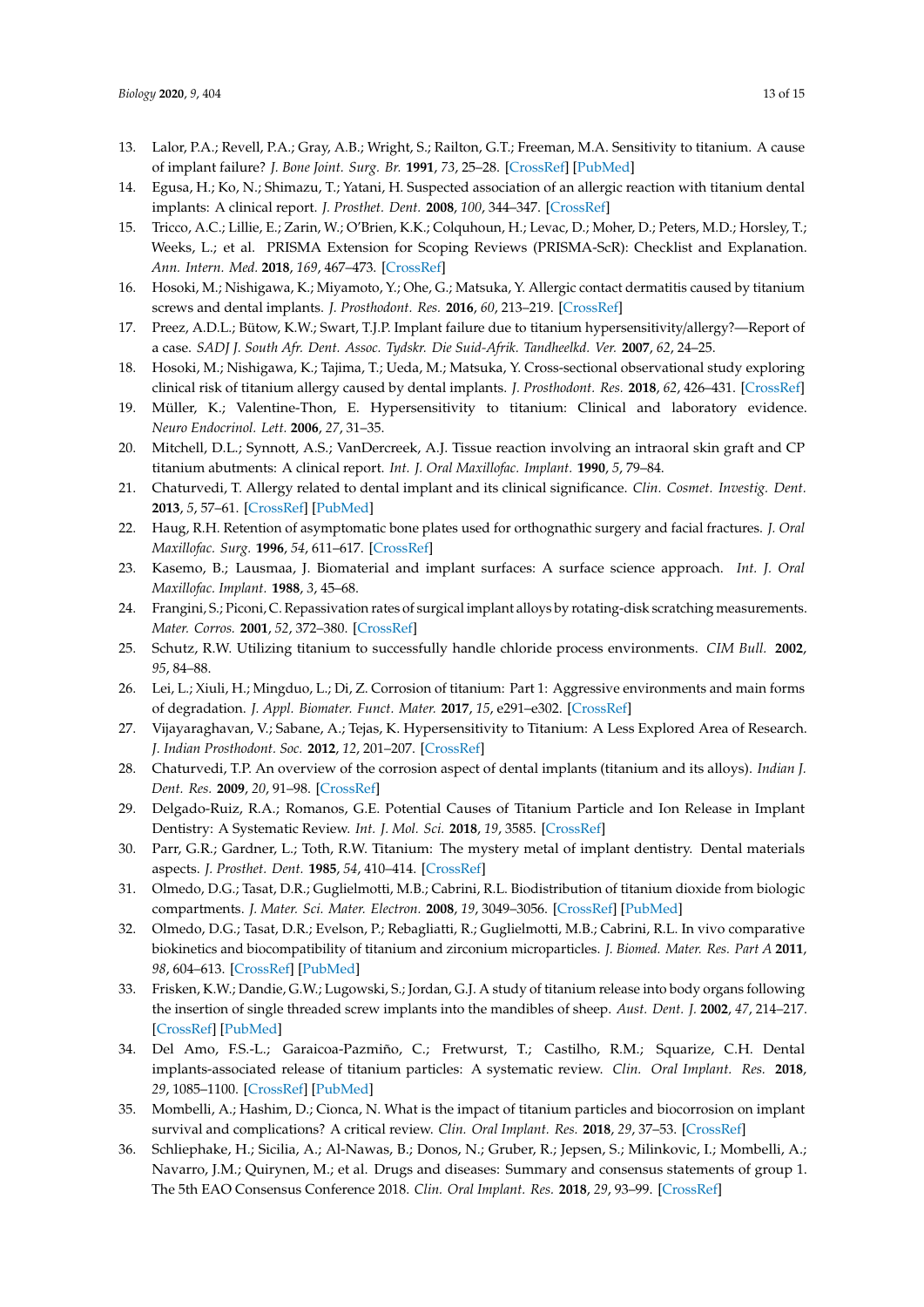- <span id="page-13-0"></span>37. Holgers, K.M.; Roupe, G.; Tjellstroöm, A.; Bjursten, L.M. Clinical, immunological and bacteriological evaluation of adverse reactions to skin-penetrating titanium implants in the head and neck region. *Contact Dermat.* **1992**, *27*, 1–7. [\[CrossRef\]](http://dx.doi.org/10.1111/j.1600-0536.1992.tb05189.x)
- <span id="page-13-1"></span>38. Mine, Y.; Makihira, S.; Nikawa, H.; Murata, H.; Hosokawa, R.; Hiyama, A.; Mimura, S. Impact of titanium ions on osteoblast-, osteoclast- and gingival epithelial-like cells. *J. Prosthodont. Res.* **2010**, *54*, 1–6. [\[CrossRef\]](http://dx.doi.org/10.1016/j.jpor.2009.07.003)
- <span id="page-13-17"></span><span id="page-13-2"></span>39. Albrektsson, T.; Chrcanovic, B.; Mölne, J.; Wennerberg, A. Foreign body reactions, marginal bone loss and allergies in relation to titanium implants. *Eur. J. Oral Implant.* **2018**, *11*, S37–S46.
- <span id="page-13-3"></span>40. Harloff, T.; Hönle, W.; Holzwarth, U.; Schuh, A.; Bader, R.; Thomas, P. Titanium allergy or not? "Impurity" of titanium implant materials. *Health* **2010**, *2*, 306–310. [\[CrossRef\]](http://dx.doi.org/10.4236/health.2010.24045)
- <span id="page-13-5"></span>41. Forte, G.; Petrucci, F.; Bocca, B. Metal allergens of growing significance: Epidemiology, immunotoxicology, strategies for testing and prevention. *Inflamm. Allergy Drug Targets* **2008**, *7*, 145–162. [\[CrossRef\]](http://dx.doi.org/10.2174/187152808785748146) [\[PubMed\]](http://www.ncbi.nlm.nih.gov/pubmed/18782021)
- <span id="page-13-18"></span>42. Schuh, M.A.; Thomas, P.; Kachler, W.; Göske, J.; Wagner, L.; Holzwarth, U.; Forst, R. Das Allergiepotenzial von Implantatwerkstoffen auf Titanbasis. *Orthopäde* **2005**, *34*, 327–333. [\[CrossRef\]](http://dx.doi.org/10.1007/s00132-005-0764-2) [\[PubMed\]](http://www.ncbi.nlm.nih.gov/pubmed/15706453)
- <span id="page-13-21"></span><span id="page-13-4"></span>43. Fage, S.W.; Muris, J.; Jakobsen, S.S.; Thyssen, J.P. Titanium: A review on exposure, release, penetration, allergy, epidemiology, and clinical reactivity. *Contact Dermat.* **2016**, *74*, 323–345. [\[CrossRef\]](http://dx.doi.org/10.1111/cod.12565) [\[PubMed\]](http://www.ncbi.nlm.nih.gov/pubmed/27027398)
- <span id="page-13-19"></span><span id="page-13-6"></span>44. Strupp, C. Beryllium Metal II. A Review of the Available Toxicity Data. *Ann. Occup. Hyg.* **2010**, *55*, 43–56. [\[CrossRef\]](http://dx.doi.org/10.1093/annhyg/meq073) [\[PubMed\]](http://www.ncbi.nlm.nih.gov/pubmed/21196456)
- <span id="page-13-20"></span><span id="page-13-7"></span>45. Javed, F.; Al-Hezaimi, K.; Almas, K.; Romanos, G.E. Is Titanium Sensitivity Associated with Allergic Reactions in Patients with Dental Implants? A Systematic Review. *Clin. Implant. Dent. Relat. Res.* **2011**, *15*, 47–52. [\[CrossRef\]](http://dx.doi.org/10.1111/j.1708-8208.2010.00330.x)
- <span id="page-13-8"></span>46. Olmedo, D.G.; Paparella, M.; Brandizzi, D.; Cabrini, R. Reactive lesions of peri-implant mucosa associated with titanium dental implants: A report of 2 cases. *Int. J. Oral Maxillofac. Surg.* **2010**, *39*, 503–507. [\[CrossRef\]](http://dx.doi.org/10.1016/j.ijom.2009.11.007)
- <span id="page-13-9"></span>47. Kim, K.T.; Eo, M.Y.; Nguyen, T.T.H.; Kim, S.M. General review of titanium toxicity. *Int. J. Implant. Dent.* **2019**, *5*, 1–12. [\[CrossRef\]](http://dx.doi.org/10.1186/s40729-019-0162-x)
- <span id="page-13-10"></span>48. Kitagawa, M.; Murakami, S.; Akashi, Y.; Oka, H.; Shintani, T.; Ogawa, I.; Inoue, T.; Kurihara, H. Current status of dental metal allergy in Japan. *J. Prosthodont. Res.* **2019**, *63*, 309–312. [\[CrossRef\]](http://dx.doi.org/10.1016/j.jpor.2019.01.003)
- <span id="page-13-11"></span>49. Fregert, S. *Manual of Contact Dermatitis. On behalf of the International Contact Dermatitis Research Group and the North American Contact Dermatitis Group*, 2nd ed.; Munksgaard Publishers: Copenhagen, Denmark, 1981.
- <span id="page-13-12"></span>50. Ownby, D.R. Skin Tests in Comparison to Other Diagnostic Methods. *Immunol. Allergy Clin. N. Am.* **2001**, *21*, 355–367. [\[CrossRef\]](http://dx.doi.org/10.1016/S0889-8561(05)70211-3)
- <span id="page-13-13"></span>51. Valentine-Thon, E.; Müller, K.; Guzzi, G.; Kreisel, S.; Ohnsorge, P.; Sandkamp, M. LTT-MELISA is clinically relevant for detecting and monitoring metal sensitivity. *Neuro Endocrinol. Lett.* **2006**, *27*, 17–24.
- <span id="page-13-14"></span>52. Koene, R.A.P. The 'memory lymphocyte immunostimulation assay' (MELISA) is useless for the detection of metal allergy. *Ned. Tijdschr Geneeskd* **2005**, *149*, 2090–2092. [\[PubMed\]](http://www.ncbi.nlm.nih.gov/pubmed/16201597)
- <span id="page-13-15"></span>53. Cederbrant, K.; Hultman, P.; Marcusson, J.A.; Tibbling, L. In vitro Lymphocyte Proliferation as Compared to Patch Test Using Gold, Palladium and Nickel. *Int. Arch. Allergy Immunol.* **1997**, *112*, 212–217. [\[CrossRef\]](http://dx.doi.org/10.1159/000237456) [\[PubMed\]](http://www.ncbi.nlm.nih.gov/pubmed/9066505)
- <span id="page-13-16"></span>54. Cederbrant, K.; Gunnarsson, L.-G.; Hultman, P.; Norda, R.; Tibbling-Grahn, L. In vitro lymphoproliferative assays with HgCl2 cannot identify patients with systemic symptoms attributed to dental amalgam. *J. Dent. Res.* **1999**, *78*, 1450–1458. [\[CrossRef\]](http://dx.doi.org/10.1177/00220345990780081101) [\[PubMed\]](http://www.ncbi.nlm.nih.gov/pubmed/10439033)
- <span id="page-13-22"></span>55. Zinelis, S.; Thomas, A.G.; Syres, K.; Silikas, N.; Eliades, G. Surface characterization of zirconia dental implants. *Dent. Mater.* **2010**, *26*, 295–305. [\[CrossRef\]](http://dx.doi.org/10.1016/j.dental.2009.11.079) [\[PubMed\]](http://www.ncbi.nlm.nih.gov/pubmed/20018361)
- <span id="page-13-23"></span>56. Aita, H.; Hori, N.; Takeuchi, M.; Suzuki, T.; Yamada, M.; Anpo, M.; Ogawa, T. The effect of ultraviolet functionalization of titanium on integration with bone. *Biomaterials* **2009**, *30*, 1015–1025. [\[CrossRef\]](http://dx.doi.org/10.1016/j.biomaterials.2008.11.004)
- <span id="page-13-24"></span>57. Massaro, C.; Rotolo, P.; De Riccardis, F.; Milella, E.; Napoli, A.; Wieland, M.; Textor, M.; Spencer, N.D.; Brunette, D.M. Comparative investigation of the surface properties of commercial titanium dental implants. Part I: Chemical composition. *J. Mater. Sci. Mater. Med.* **2002**, *13*, 535–548. [\[CrossRef\]](http://dx.doi.org/10.1023/A:1015170625506)
- <span id="page-13-25"></span>58. Messer, W. *Dental materials: Biocompatibility*; Buschow, K.H.J., Ed.; Encyclopedia of Materials: Science and Technology; Elsevier: Amsterdam, The Netherlands, 2002; pp. 1–10.
- <span id="page-13-26"></span>59. Syed, M. Allergic Reactions to Dental Materials—A Systematic Review. *J. Clin. Diagn. Res.* **2015**, *9*, ZE04–ZE09. [\[CrossRef\]](http://dx.doi.org/10.7860/JCDR/2015/15640.6589)
- <span id="page-13-27"></span>60. Pieralli, S.; Kohal, R.; Jung, R.; Vach, K.; Spies, B. Clinical Outcomes of Zirconia Dental Implants: A Systematic Review. *J. Dent. Res.* **2016**, *96*, 38–46. [\[CrossRef\]](http://dx.doi.org/10.1177/0022034516664043)